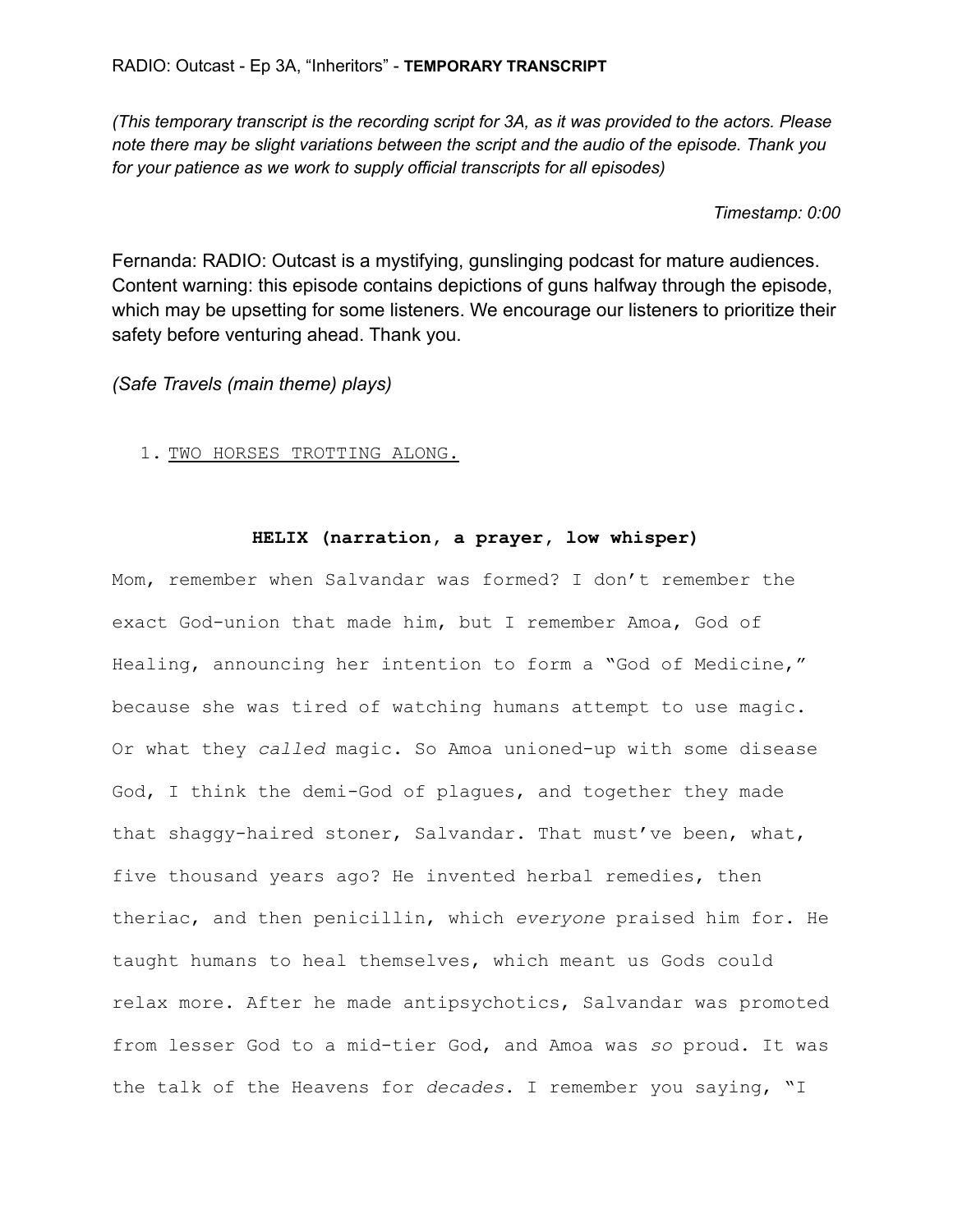hope to be as proud a Grand-God someday," and side-glanced at me. Always guilting me, Mom. You know Emi used that against me, right? She brought it up every time I hesitated to make a union with her. *(mock Emi voice)* "Oh, but wouldn't the All-Mother of Communication be *so*, *so* ecstatic to finally have a Grand-Godling?" Whatever. It's been weeks since I arrived in this sweltering place. And you haven't responded to a single prayer. Not a peep. But you know what? I think whatever God made air conditioning, *that's* who we should be promoting. Ever since I became humanly corporeal, I've been sweating my whole ass off. How am I supposed to tell a bunch of people in the 1880s, *Hello! Hurry the hell up and invent air conditioning!*

# 2. HORSES TROTTING ALONG.

#### 3. FINGERS SNAPPING: SNAP SNAP SNAP.

#### **JESSE**

You goin' dim on me?

#### **HELIX**

Huh? Dim? No. I was just … thinking.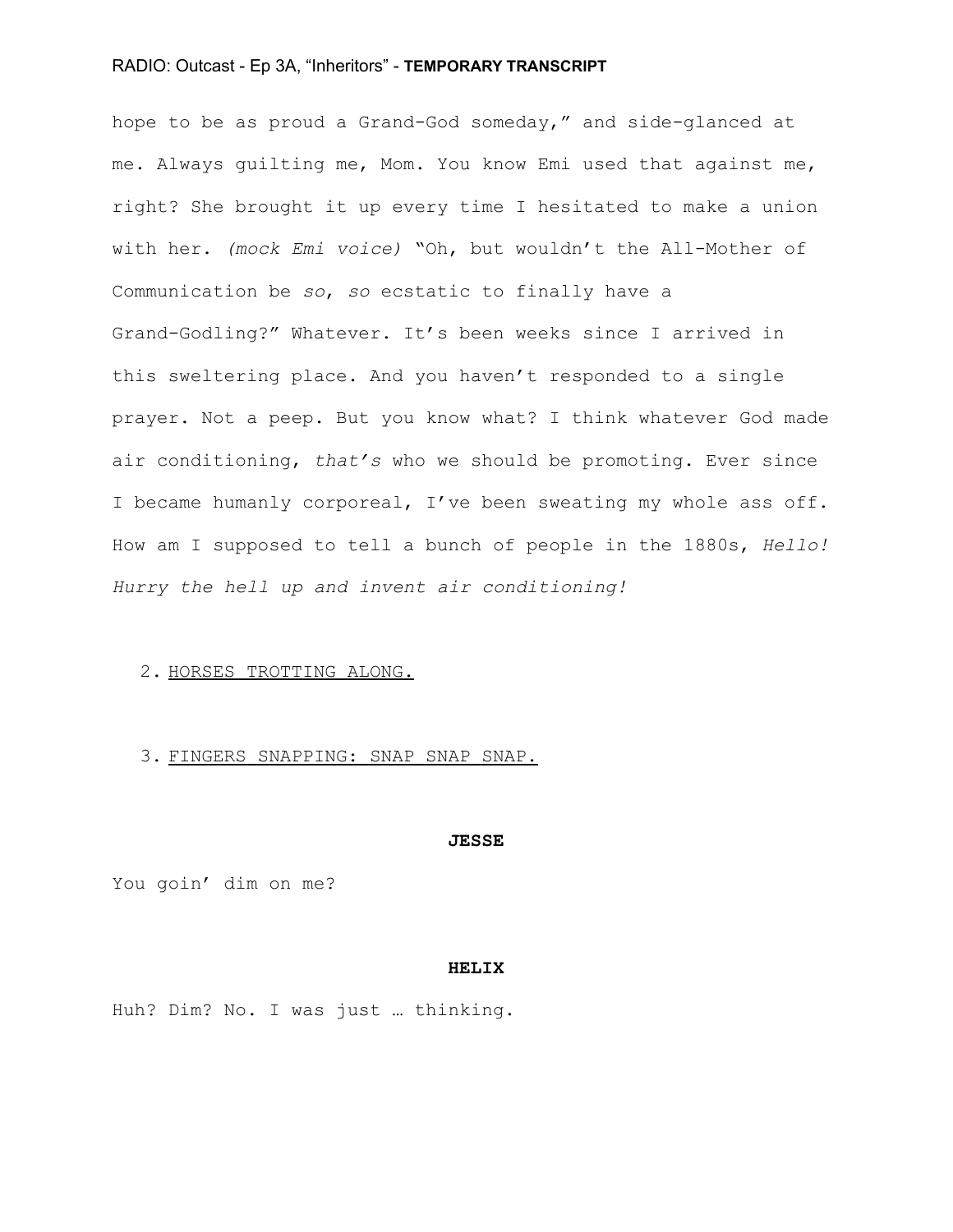#### **JESSE**

Thought the heat might be gettin' to you.

# **HELIX (narration)**

Back in the valley, me and Jesse weren't on the best of terms. It felt like we might've strangled each other at any second. Not like Jesse can even die, since he stole my immortality. *Unintentionally*, I know, I know. But can't a girl complain? I had my immortality for three hundred and seventy million years. (sigh) Anyways, things have sort of improved with Jesse. Probably because he's all damaged about Charles now. The whole horse ride from the valley he's been glaring at him.

# 4. HORSES TROTTING ALONG.

#### **JESSE (muttered)**

He's been real quiet. You notice?

# **HELIX**

We should probably be grateful.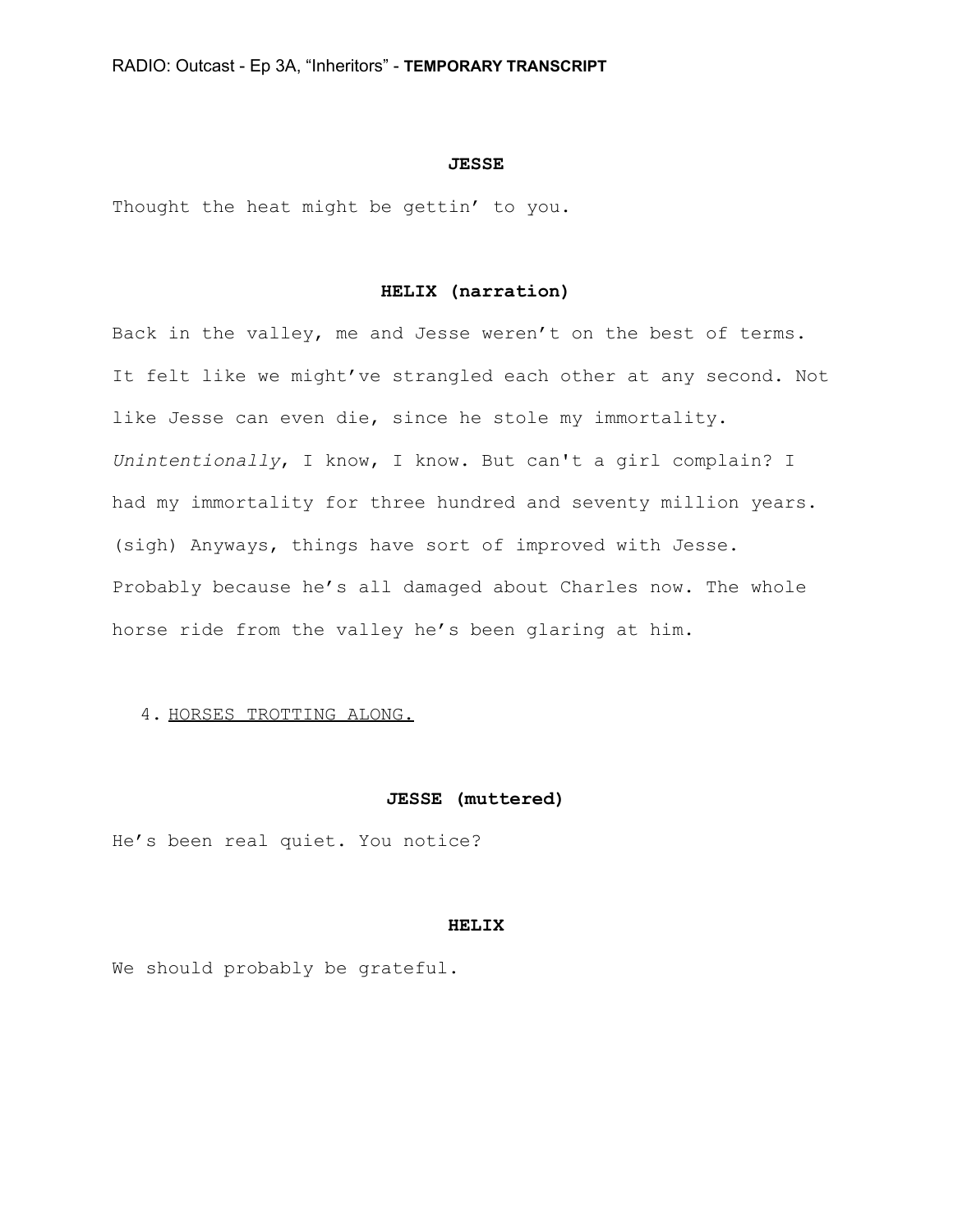# **HELIX (narration)**

On our way out the valley, Charles did his typical rambling about his great deeds or whatever. *(imitating Charles)* I've gambled against Isabella Bird herself. I sat in the opera box for the opening night of *Excelsior*. Oh, how you wouldn't believe! *(stop imitating)* You're right. I won't believe. That went on and on for hours. But as the Walkman led us closer to the city, he stopped talking.

*(Scene Transition)*

# 5. BUTTON PRESSED. TAPE RECORDING.

# **CHARLES (narration, sullen)**

Home. A malignancy. No matter how I wish it from my world, Salt Lake City thrusted itself back upon me. And I decry. I decry that putrid town with every groove of my soul. But not aloud. I do this in silence. I could never publicly denounce such a place. For it beat me to the punch.

#### 6. HORSES TROTTING ALONG.

## 7. BUSTLING CROWD CHATTER.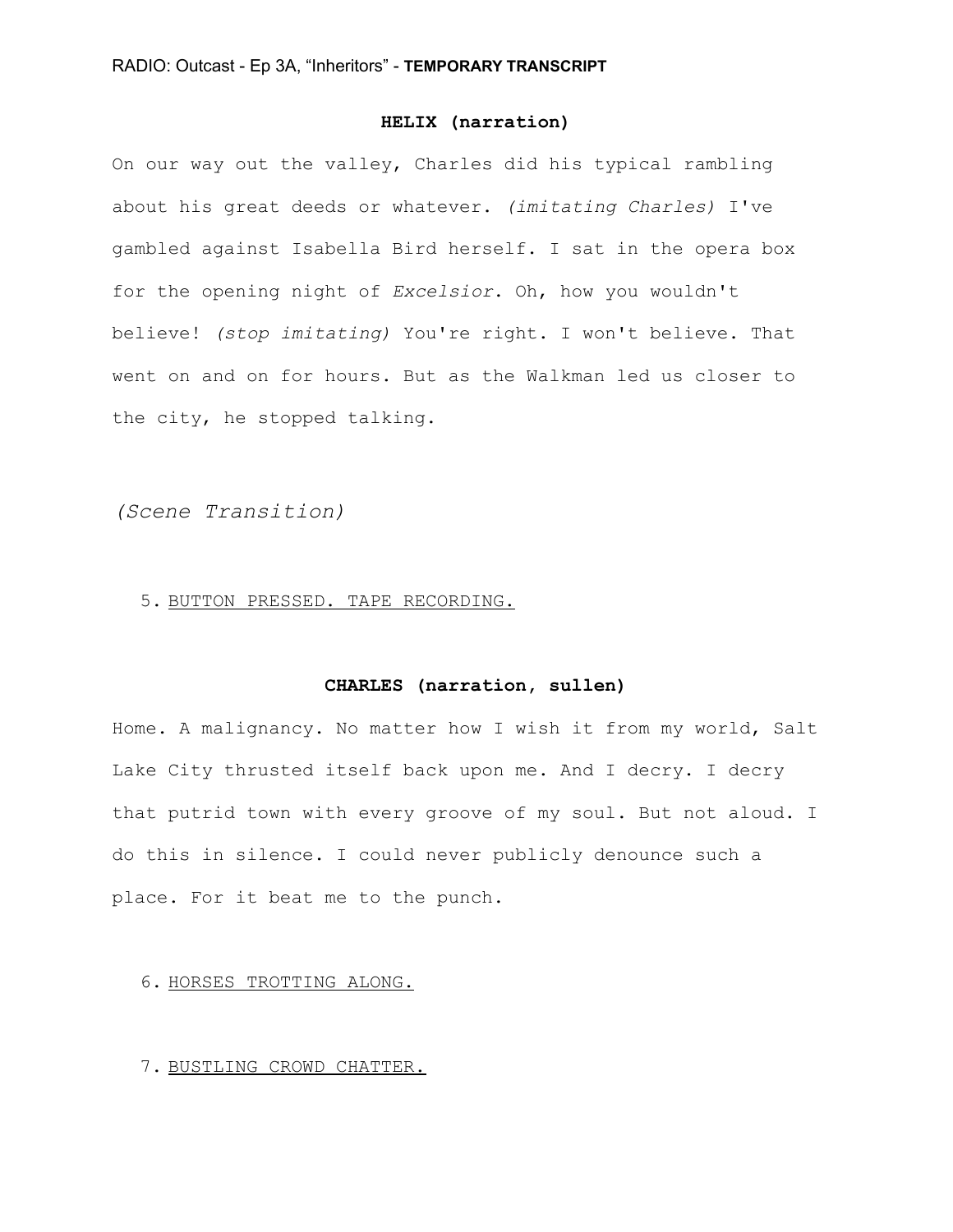#### **HELIX**

Is that a cigar shop? Oh, look! A shoe … "emporium"? And a theatre! I haven't been to the theatre in ages. And a hat boutique! Hey, don't they barter these days? Let me see what I've got. *(mumbling)* A rock from Enchanted Mesa. Some pocket lint. There's my lightning bolt earrings but I'm never selling those. Wait, where's my hair scrunchie? Did I leave it back in the Heavens? No, wait, don't they barter these days? Let me see what I've got.

# **CHARLES (narration, sullen)**

It seemed our friend Helix hadn't seen proper civilization in years. She acted as if starved for kinetic energy. Oh, how I wish we were in Philadelphia, or perhaps Baltimore, so that I might've shared such euphoria. But no. As we trotted down Main Street, I shadowed my face. I kept myself small. Just as I used to as a boy.

#### **JESSE**

Well, don't see a tower nowhere. Tallest building is out over there, but that looks like some sorta cathedral.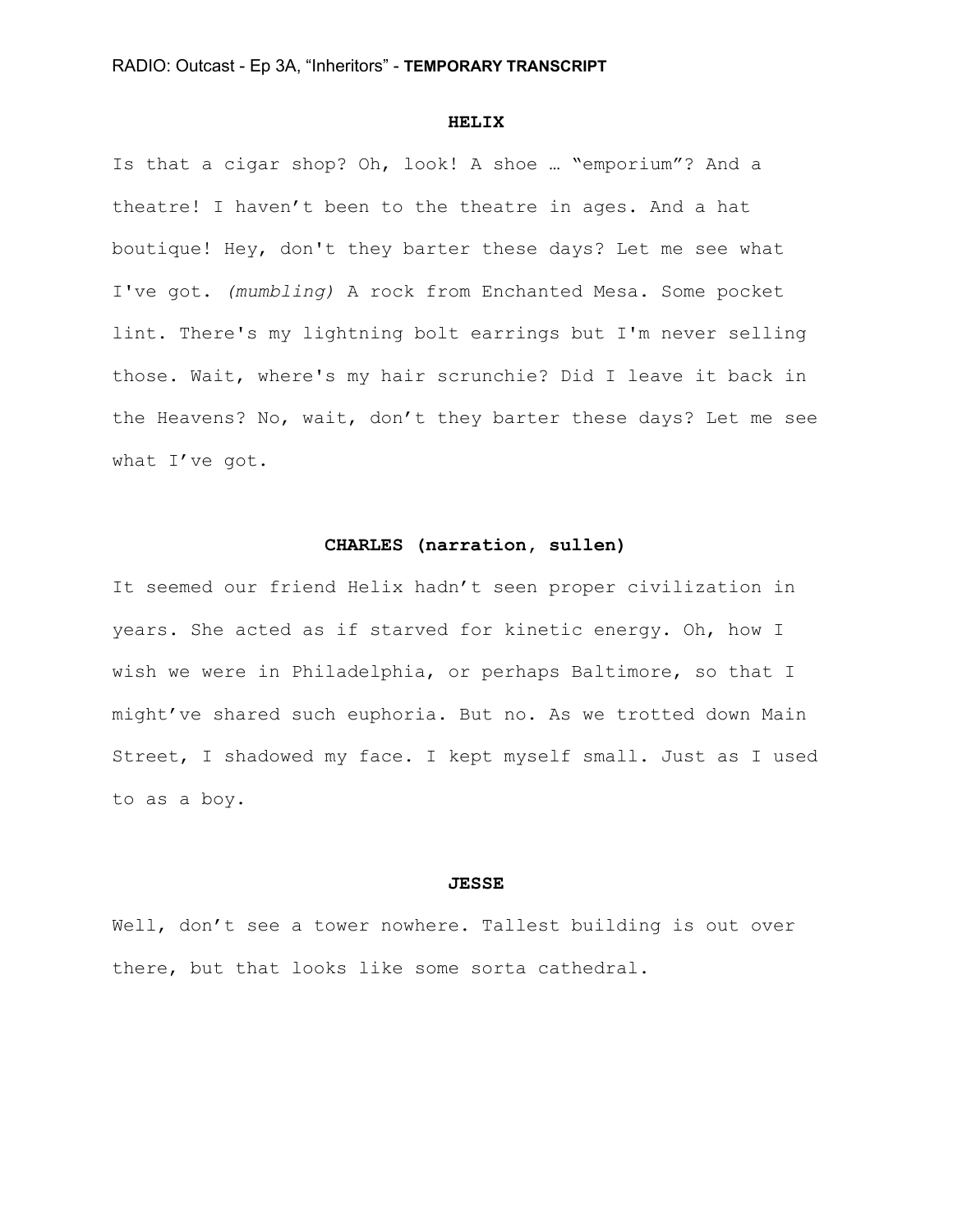#### **HELIX**

Uhm, that's more like a castle. What the *hell* is that? I thought kings and queens weren't a thing in America.

#### **CHARLES (mumbled)**

Not in the traditional sense.

#### 8. INHALE ON CIGAR. EXHALE.

#### **CHARLES (narration)**

The Gods continue to test me. As we strode northwest from the Arizona valleys, a voice within me wondered. Could it be? Those crooked canyons, all too familiar, and the burning red rock. But, no! Surely we were not being sallied forth to this Hell that once defined me. To summon such a coincidence. So I strode on, following the Sonny Machine's pulsing direction. Northwest, and farther northwest still. Oh, those Utah dunes. How they stretch forth like an endless grained duvet. We trekked the orange abdomen of America, sand beneath our toenails. Eighty miles out from Salt Lake City, Sonny pointed straight toward her, and I submitted to fate's eternal humor.

#### **JESSE**

Charles, check that machine. Let's see if we passed the tower.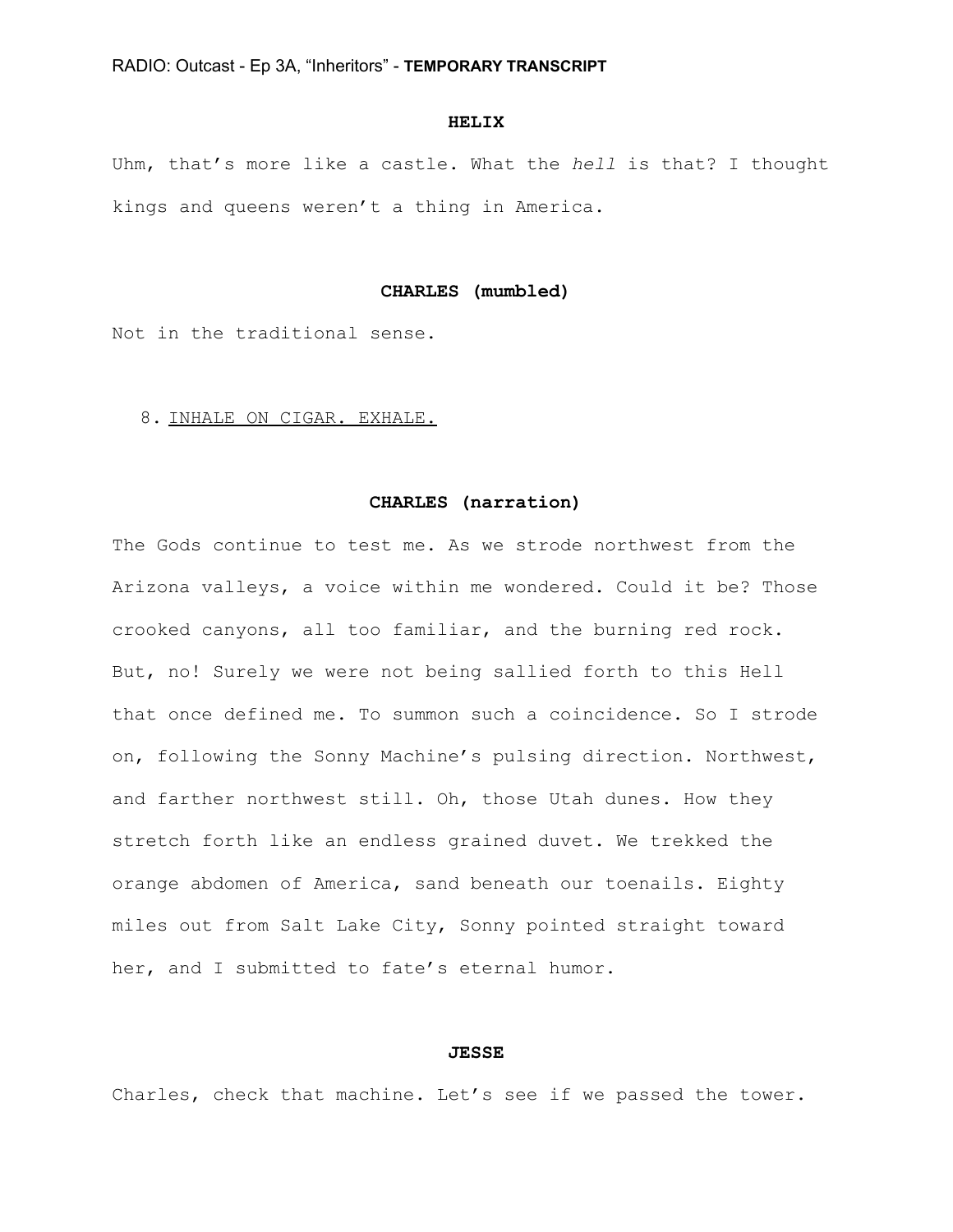# **CHARLES (mumbled)**

Later. We must run an errand first.

#### **JESSE**

You sure it's *we*? Or is it *you*? 'Cause I've got no errands.

# **CHARLES (narration)**

The revenant cowboy knows to suspect me of concealing something. No doubt, he is a survivor through wit and reflex. I have not told him what I stole from those valley bandits. The map of Abilene, Texas, where Jesse's villainous rustler gang go to *prends une merde*. But he knows to suspect something of me. I perceive this in his glare.

## 9. HORSES STOP.

#### **CHARLES**

Here we are. You might rope the horses to the lamp post.

#### **HELIX**

An alley? All this bustling city, and we're stopping … in an alleyway.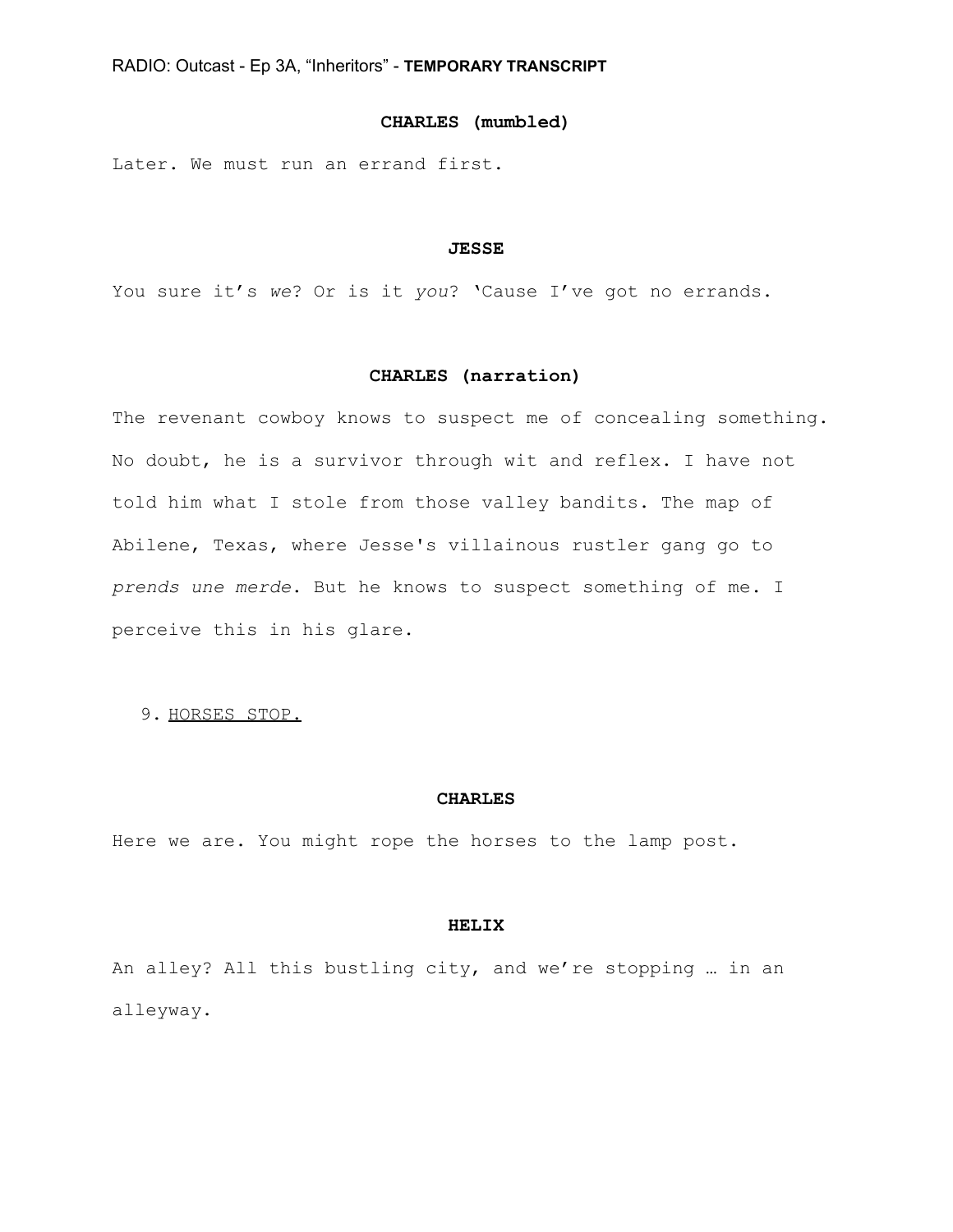# **CHARLES (mumbled)**

You shall see the elephant in time. But for now, we need protection.

*(Scene Transition)*

#### 10. PAGE FLIP. PEN TO PAPER.

#### **JESSE (narration)**

Only a few sorts of man, I figure. The first kind of man, you know him right there. He's a simple man. Nothin' about it. He works to eat, he eats to work. Maybe call him virtuous. I say simple. Second kind of man, he's riddled. Some sorta void inside him, I figure, he's tryin' to fill. Could be ambitious. Maybe he's a railroad man, or gone panning for gold. Or maybe he's lyin', cheatin', stealin'. Whatever the case, the void don't fill. So you've got simple men, then you've got riddled men. Now, the third kind of man, I just call him finished. A finished man walks with the grave at his heels. He does nothin' with hope. He could have opportunity at his door, and he'd turn the lock. A finished man has no family. No love. Nothin' to even die for. Simple, riddled, and finished. That's it. And the problem is, dependin' on the hour, Charles changes the kinda man he is.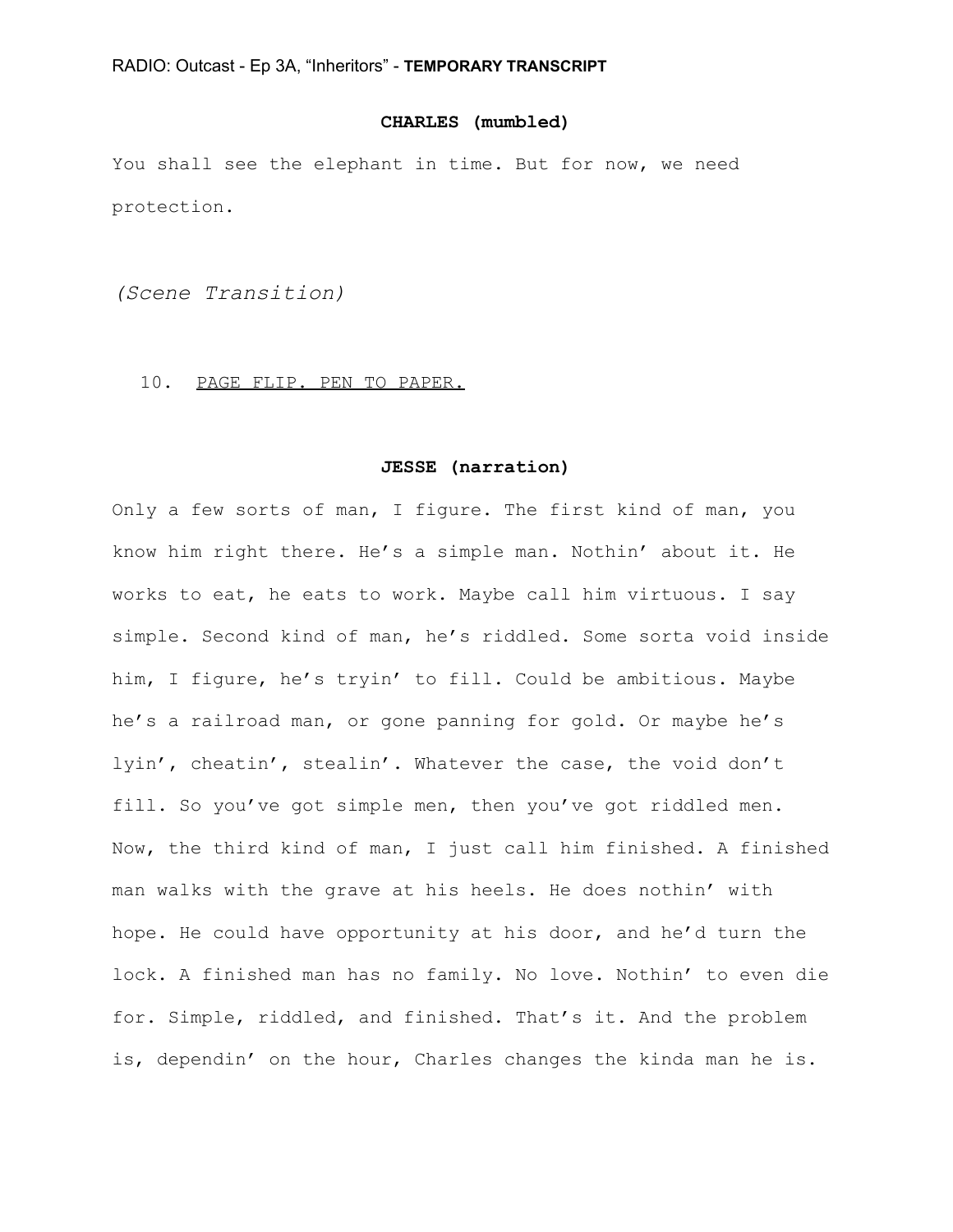# 11. CHARLES COUGHS.

## 12. KNOCKING ON DOOR IN A PATTERN.

# **JESSE (narration)**

Coughin' man brought us to a back alley door. No door knob or handle. Just a wooden slab in the middle of a brick wall. Nothin' right and good ever came from a hidden door.

#### **JESSE**

I got enough trouble, Charles. What's this we're gettin' into?

#### **CHARLES**

If you wish it, you can wait out here. I'll only be a moment.

#### 13. KNOCKING ON DOOR IN SAME PATTERN.

14. DOOR OPENS.

# **JESSE (narration)**

Strange character came out the door. Nothin' like most folks in Salt Lake City. It's a Mormon town. Folks keep conservative, don't dress for the eye. Gray skirts. Gray suits. Gray faces. And if they ain't Mormon, then it's the new railroad brought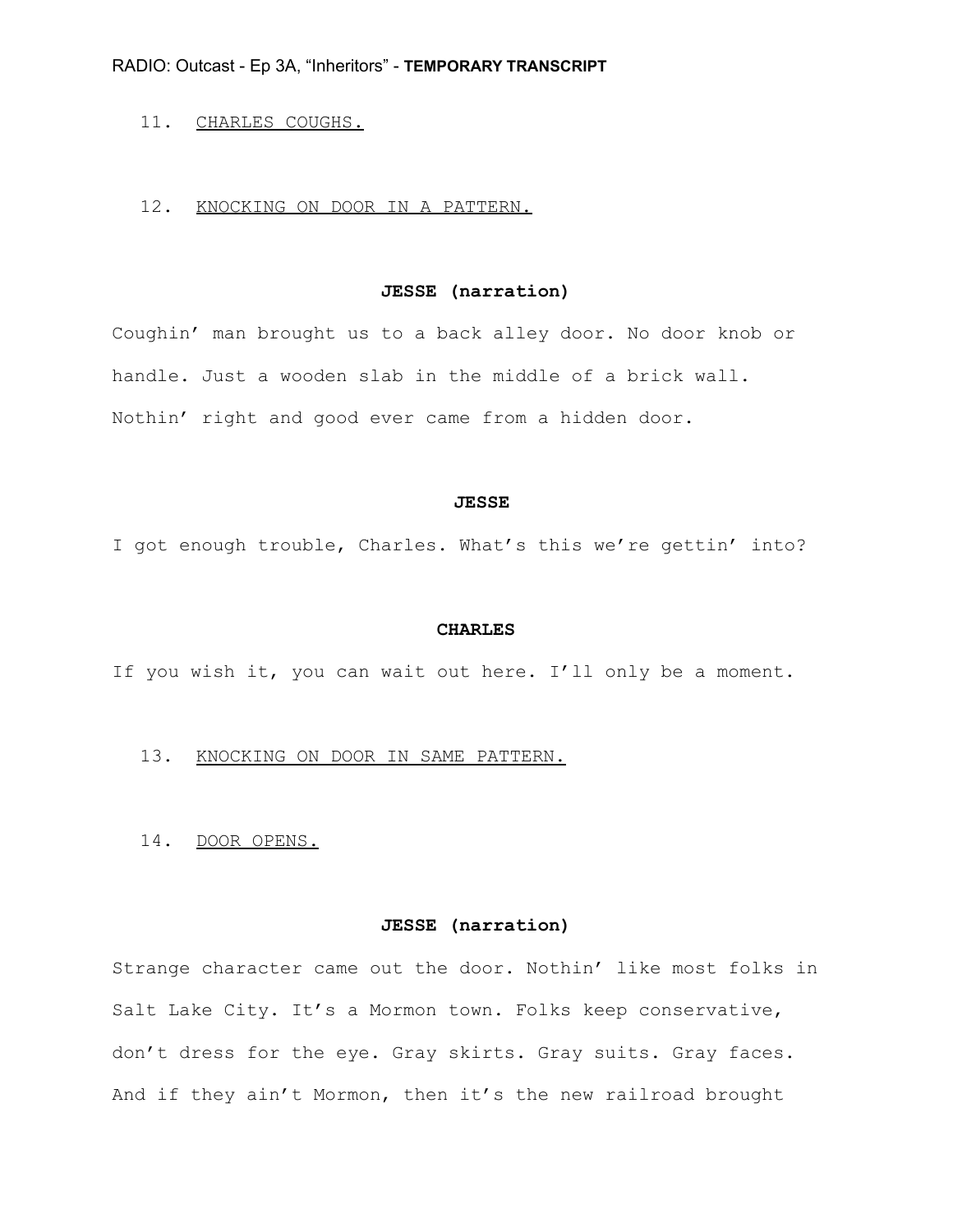some workers over from China and Japan. Out on the street, that's what you'll see: half the folks in conservative wear, half of 'em in cinder-marked railroad fits. But this strange man at the door, I had nothin'. Big ol' beard. Had a mulberry coat on with a gold pocket square. Tall black hat. Long black gloves.

## **MULBERRY MAN (natural British accent)**

Well, don't allow me to get dizzy in age. What's the burden?

# **CHARLES (natural British accent)**

Oh, mind the grease, doorman. You've a duty now rise to it.

#### **MULBERRY MAN (British accent)**

Very, *very* well, then.

#### **JESSE (narration)**

The way Osgood and that purple frocked man were talkin', all that la-di-dah—seemed bigger than your usual conversation. Like they had some code atween them. Each word had double meaning. But this seemed bigger than conversation. Seemed they were operating on some code. I dunno. I kept a close eye.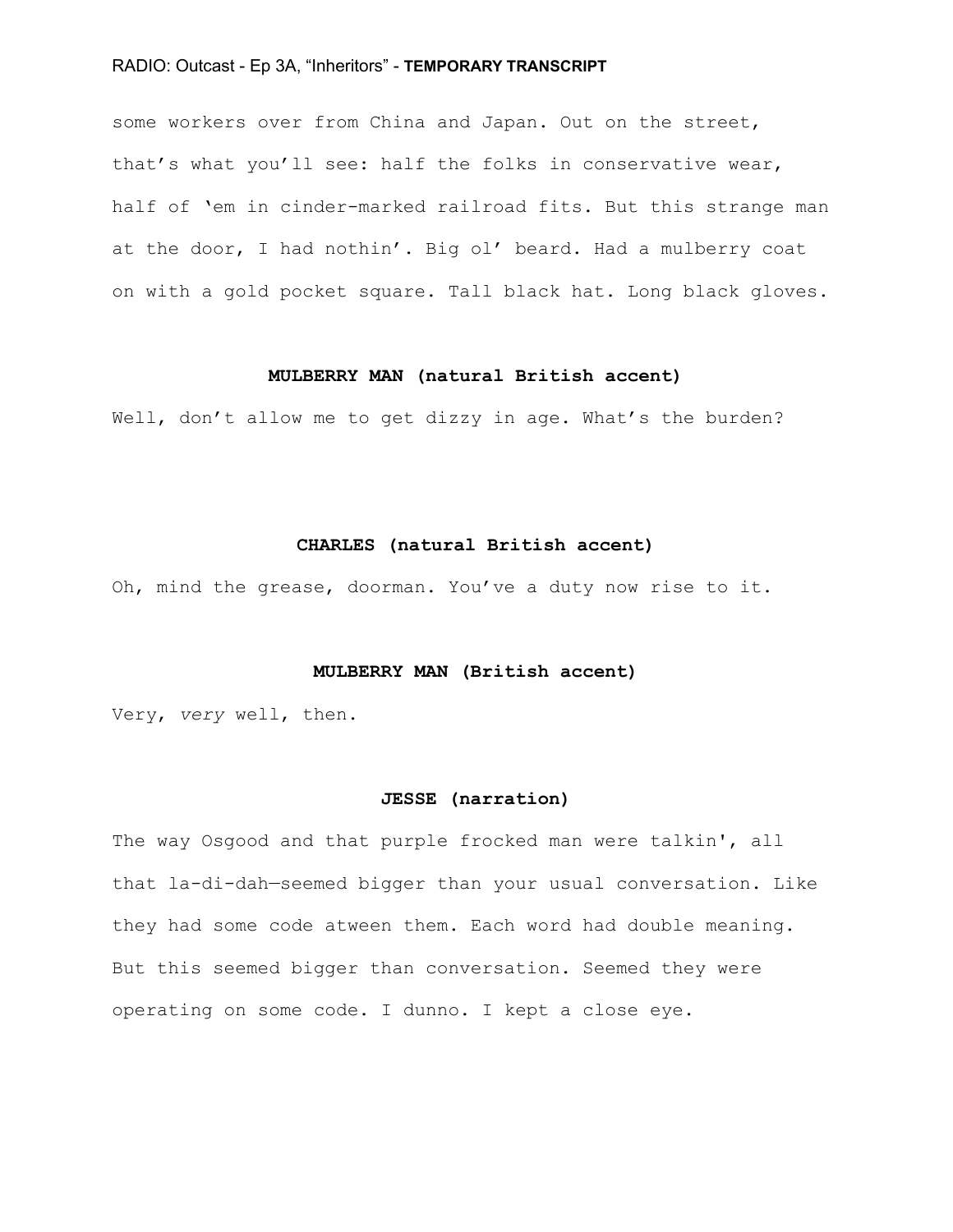# **MULBERRY MAN (British accent)**

Three cards. A King, a Queen, and a Joker. Joker is the key.

#### **JESSE (narration)**

Mulberry man had three cards, started shufflin' them around. Didn't know what the hell was goin' on. But then he stopped shufflin', held the three cards out, and waited for Charles.

#### **CHARLES (British accent)**

Young man, I am no amateur, but do go gentle on my friends.

#### **JESSE (narration)**

Didn't even choose from the three cards held out. Charles went into his own pocket, pulled out a Joker card just waitin'. Had my mind splittin'. How long was he holdin' onto that? Before Salt Lake, I figured Charles was just some pigeon-livered Bunko artist. Nothin' much to it. I've met every turn of trickster across the West. But Osgood just showin' up with that talkin' machine, and the way he started actin' after Arizona, and then, shit, that secret door with that hidden card. It got me to thinkin'. But before I got a word out, Charles went on inside past the Mulberry man.

# 15. SNOOTY LAUGHTER.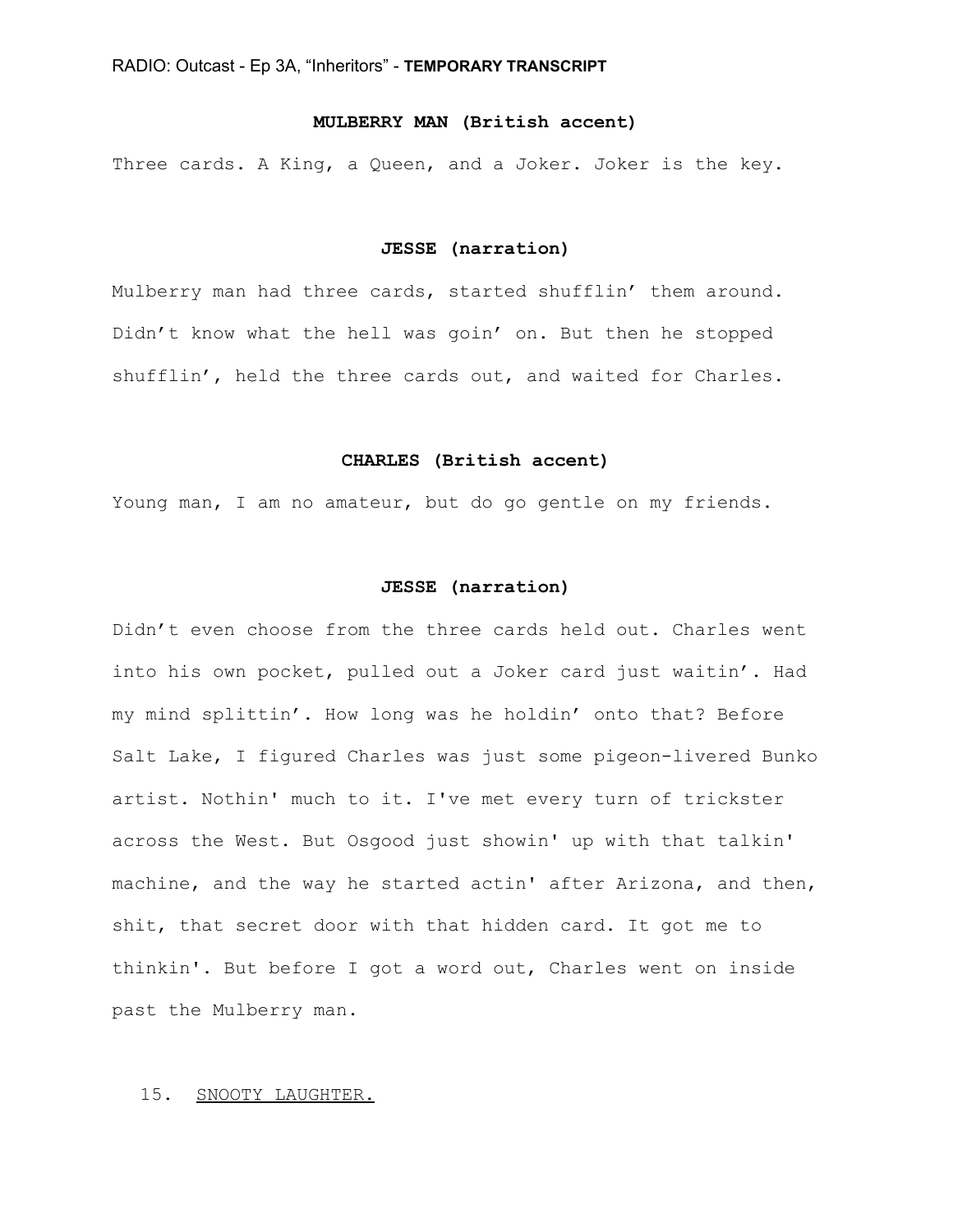# **MULBERRY MAN (British accent)**

Go *gentle*? The Board does not *go gentle*. Now, find the Joker. Joker is key.

*(Scene Transition)*

#### 16. RECORD SCRATCH.

#### **HELIX (narration)**

I don't mean to shit-talk the entire global human population of 1887, but … I really miss *normal* people. Really, I shouldn't have found myself in some weird alley watching a fake British dude do card tricks to let me and my friends inside some shady bar, or whatever. [beat] Actually … y'know, now that I think about it, 1987 New York City wasn't all that different.

#### 17. FEW CARDS SHUFFLING.

#### **JESSE**

Just saw you swap cards. You hid the Joker in your left sleeve.

# **MULBERRY MAN (British accent)**

Ah. And so you succeed with the sharp-eyed route. You may enter.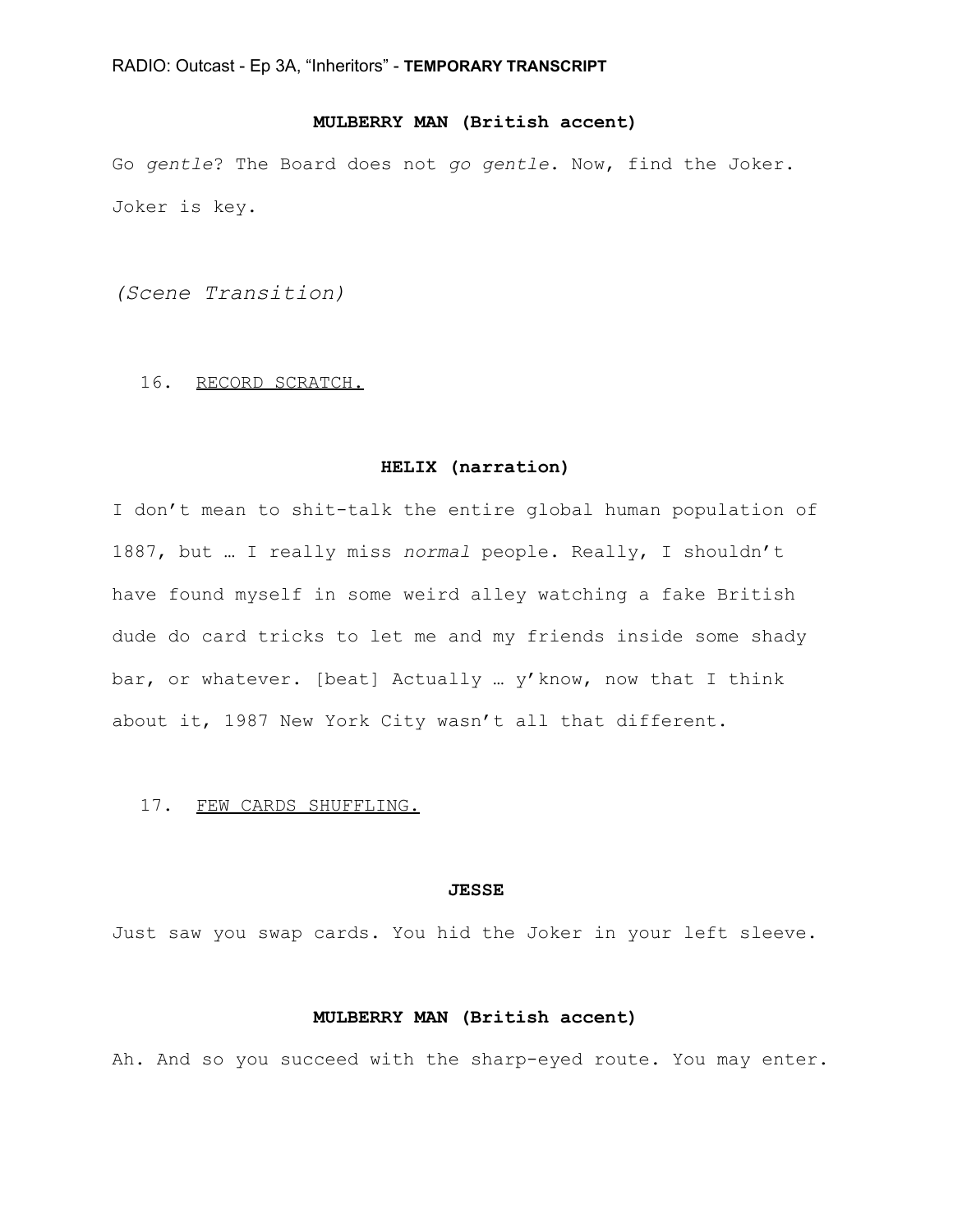# **HELIX (narration)**

Jesse gave me a parting glance before going off into the bar. Then I was face-to-face with the bushy-bearded fake British dude. Was he some sort of actor out of work? Who knows. He showed me the cards and shuffled them. Then he held them up.

#### **HELIX**

Um, yeah. Just like he said. You put it in your left sleeve.

# **MULBERRY MAN (British accent)**

Oh, I must tisk-tisk! I would *never* repeat a stratagem so soon.

#### **HELIX (narration)**

He pulled his sleeve up and, sure enough, no card. Then he reached into his hat and pulled out the Joker. For fuck's sake.

#### **MULBERRY MAN (British accent)**

Perhaps wait here for your coterie? Do keep entertained, dear.

# 18. DOOR SHUT.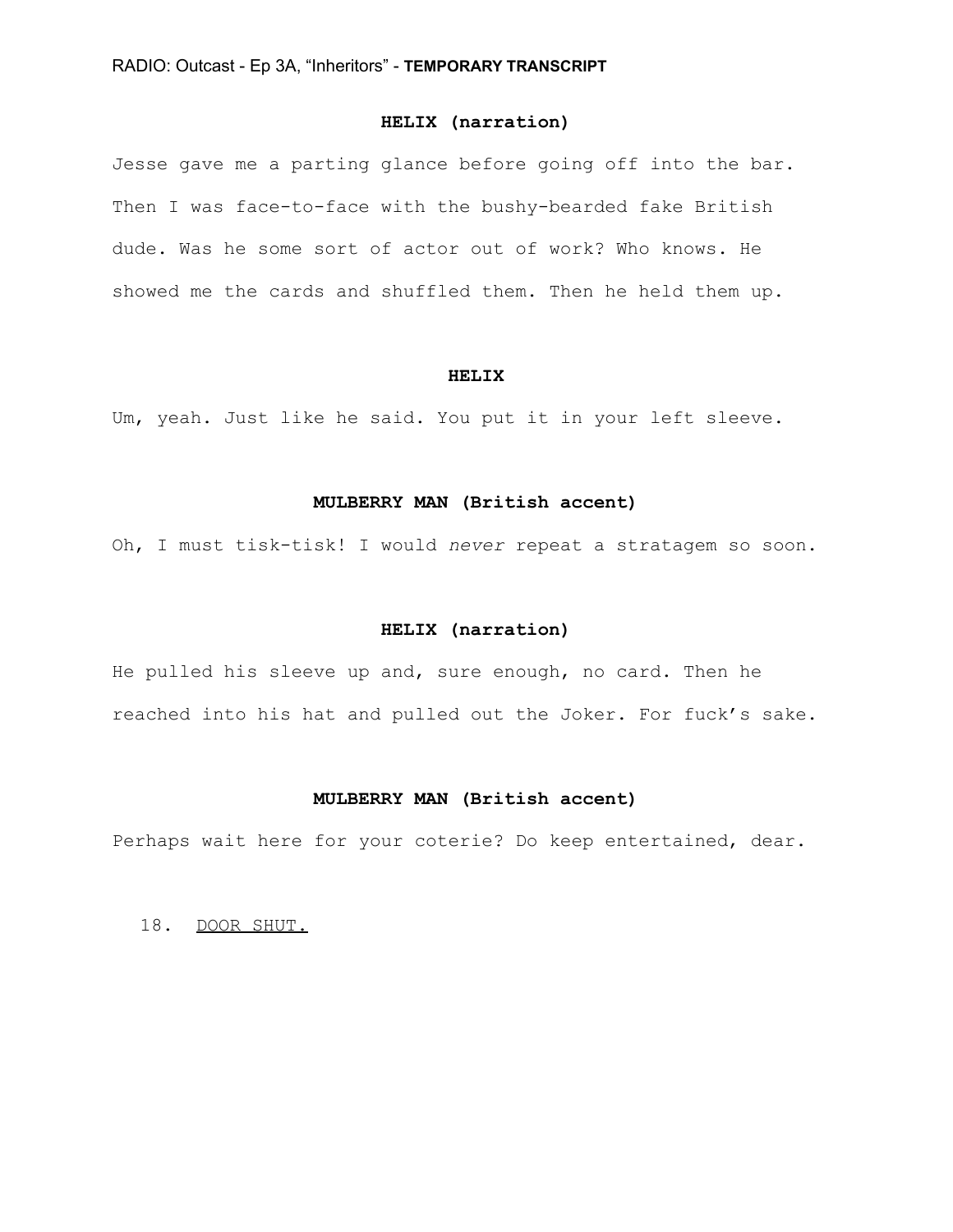# **HELIX (narration)**

Yeah, there was zero chance I was gonna stand around in some creepy alley waiting for them. So I did what I would've done in 1987. Followed the noise. Wherever the noise is, the action is.

# 19. BUSTLING CROWD CHATTER.

#### **HELIX (narration)**

Well, it wasn't New York City. Nothing else could come close. But it had *life*. Laughter, chatter, arguing, humming, door bells chiming. A huge portion of God-ness is literally just people-watching, and I hadn't played spectator in so long. I walked out the alley onto Main Street and stood there, spinning around, learning about Salt Lake City through all its sounds. Some man buying feathers for his pillows. A mother and daughter planning a painting session near the lake. A group of immigrant rail workers strolled by, and thanks to the all-languages power I picked up at the Arizona tower, I heard them talking about some sort of demonstration. Right down the road, apparently. Exactly what I needed. *Group. Energy.* I made my way down the sidewalk, unbothered by all the looks I got because, well, I'm barefoot and in tattered clothes.

# 20. DOOR BELL CHIMING.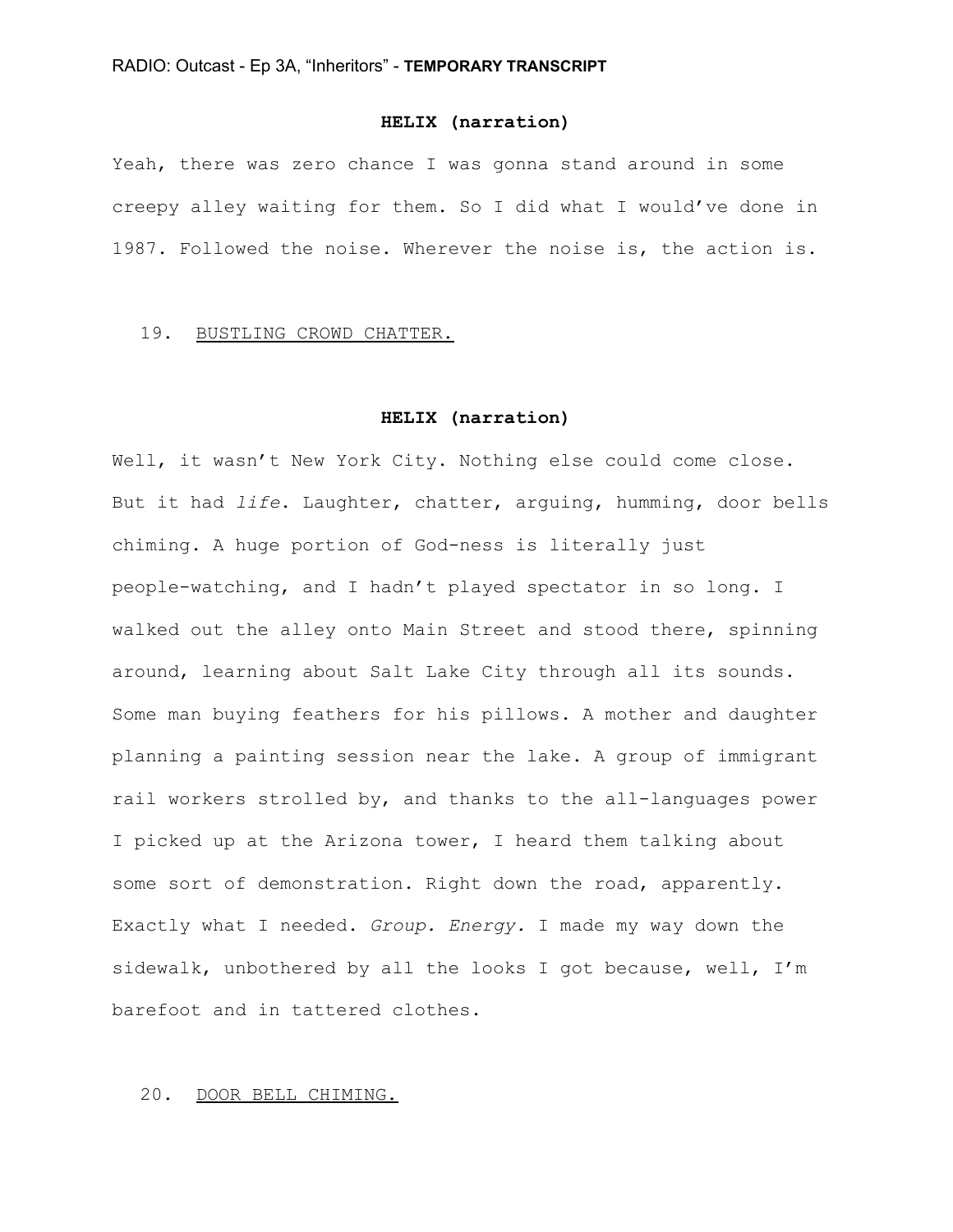#### 21. HEELS CLICKING.

#### **HELIX (narration)**

It was hard not comparing Salt Lake to New York. I'd hear a door chime and turn around expecting to see some fresh-to-death fashionista strutting out. Instead it was another lady in a gray dress. Another dude in a round black hat. Here, everyone wanted to *blend in*. The only thing I want blended is my make-up. (sigh) All I wanted was to run up to some random Mormon lady, grab her hand and say, follow me, let's go shopping! You're having a fashion emergency. But I can heal you. C'mon! I'd wind her up in a rose-colored dress to bring out the color in her cheeks, put on some major drama shoulder pads, a mega bright lime belt with the matching hat and she'd look like a fresh tomato, y'know? I'd walk her out from the store and say, break the sidewalk! Stomp it! And — and — (grunt) I was so out of my element. But at least it was a city.

# 22. BUSTLING CROWD CHATTER.

#### **HELIX (narration)**

In front of the theatre I saw earlier, there was a crowd of twenty-something people, walking around in circles and chanting.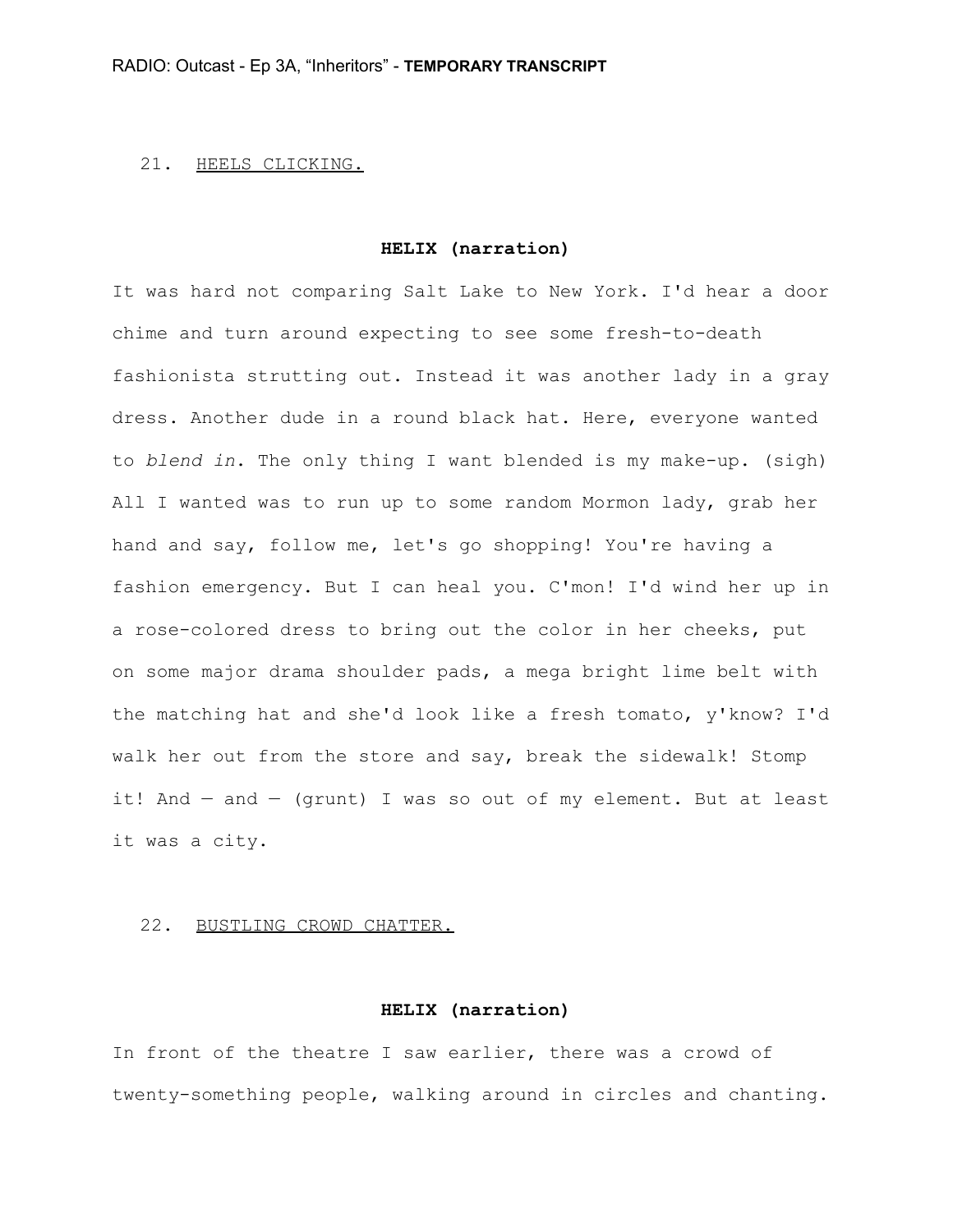They had signs painted with shit like, "No Satan in Our City" and "Magic Possesses Our Babies!" Seems like human protestors really never update. Anyways, I looked around to find out what the issue was supposed to be, and above me, stencilled onto a wooden marquee, it read, in bright green lettering: "Salt Lake City Premiers, the Fabulous Amgine and Her Singing Automaton!" If there's anything that can steal this God-girl's heart, it's singing, and it's humans thinking they can do magic. So when the protestors circled around to march in the opposite direction, I slipped behind their backs and walked into the theatre's foyer.

*(Scene Transition)*

#### 23. LOUNGE CHATTER.

# 24. GLASSES CLINKING.

# **CHARLES (narration)**

City of salvation. City of obedience. Forty-some years ago, a bushy-bearded prophet led his people out from Illinois. Well, in truth, they were driven out. When they eventually trekked into the Salt Lake Valley, they said, "Ah, *this* is the right place." Of course, in those times, Utah was beyond United States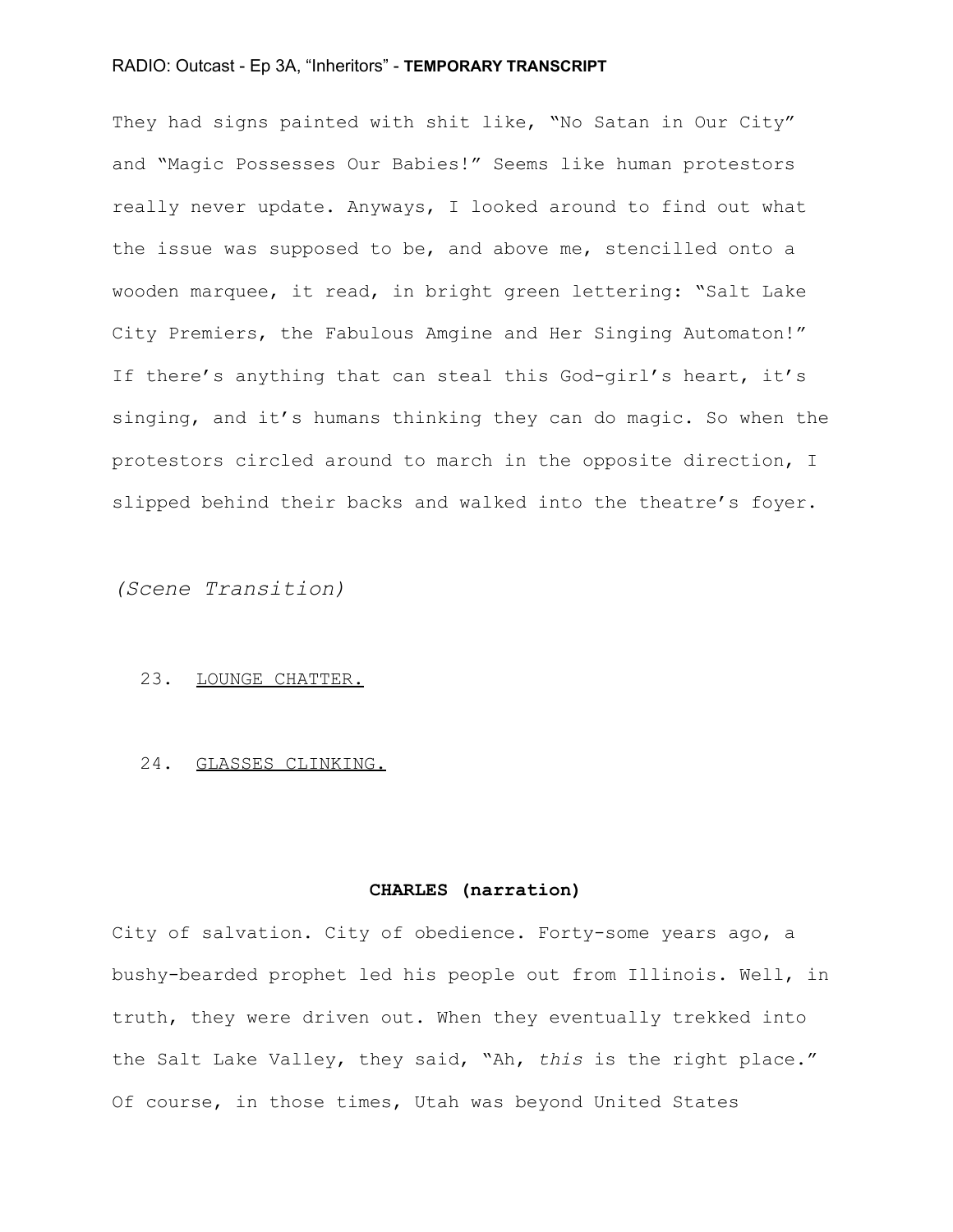territory. So these Latter-days imagined an independent haven. Something to call their own. But what do *I* know of America?

#### 25. LOUNGE LAUGHTER.

## **CHARLES (narration)**

America. (beat) Where the church bells never seem to stop ringing.

# **Vice-President (British accent)**

Come in, come in. Take a seat where you like. And your title?

#### **CHARLES (British accent)**

Osgood. Thank you. I've only just dusted in from Arizona, and -

#### **Vice-President (British accent)**

Not *you*. I'm *well* aware of your lineage, Mr. *Osgood*. I mean to introduce your nervy friend here to the Den of the Trade.

# **CHARLES (narration)**

Now, though I expected the cowboy could pass the doorman's crude test, I hadn't believed he'd have any interest in trailing me. Surprising, it was, to discover Jesse at my side. He examined the tea-and-cigar lounge with trepidation. A lifted eyebrow. It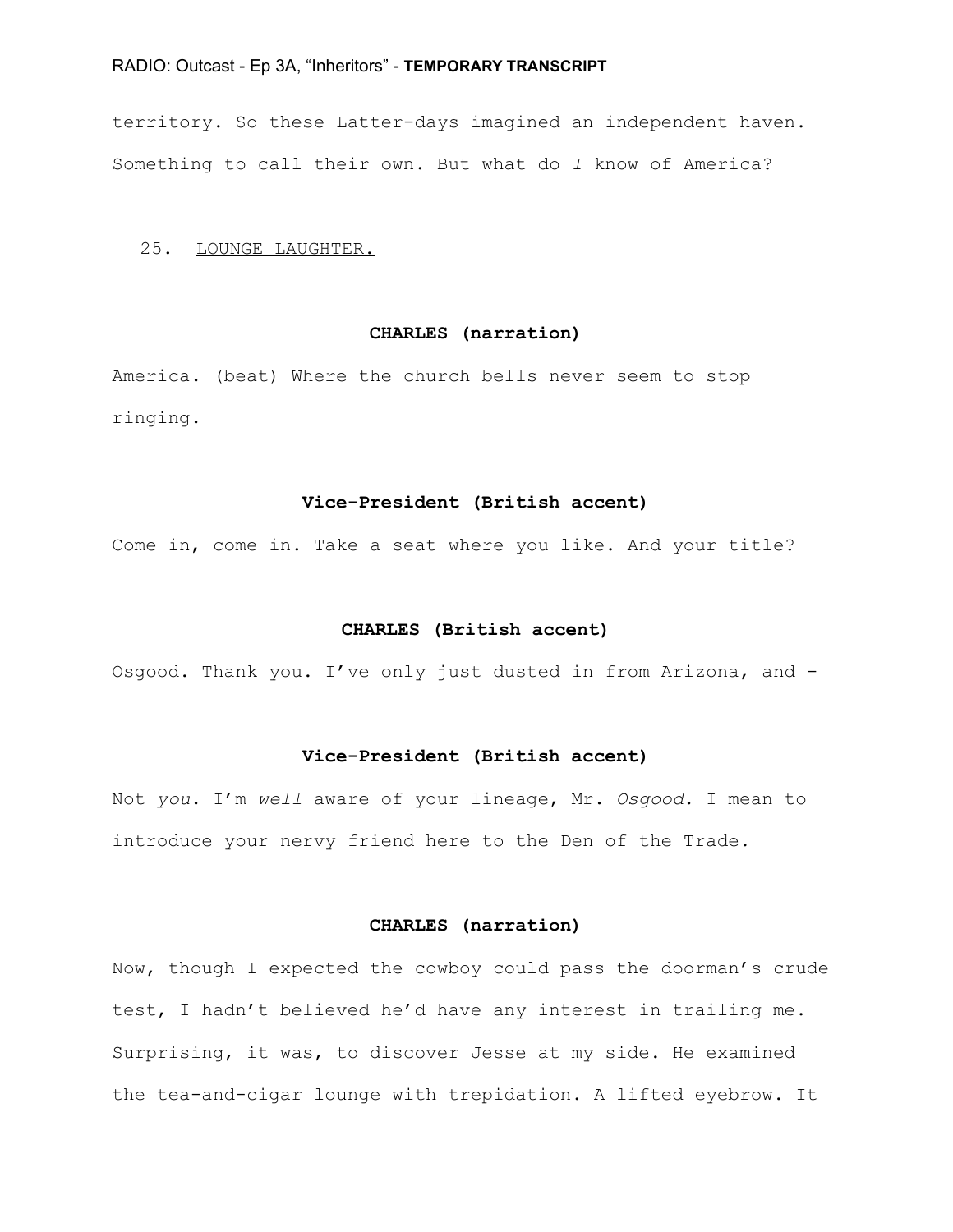seemed every facet of the lounge gave him offense. The immaculate floorboards, glossed to a mirror's sheen. How the entire establishment smelled of an eye-watering jasmine. And how Jesse glared at the poor tea steward passing by in his gold-tasseled cap. Oh, the Den of Trade never had a chance with the fellow.

#### **JESSE**

Rogers.

#### **Vice-President (British accent)**

Rogers and *Osgood*. Very well. It has a ring to it, you agree? Perhaps legal practitioners? Rogers and *Osgood*, cattle salesmen? No matter. The Board of Trade invests in *many* local ventures.

## **CHARLES (British accent)**

Madame Treasurer, I must - Do you remain the Board's Treasurer?

#### **Vice-President (British accent)**

Precisely the inquiry! Yes, now I'm one of *six* Vice-Presidents.

#### **CHARLES (British accent)**

Six? What makes use of -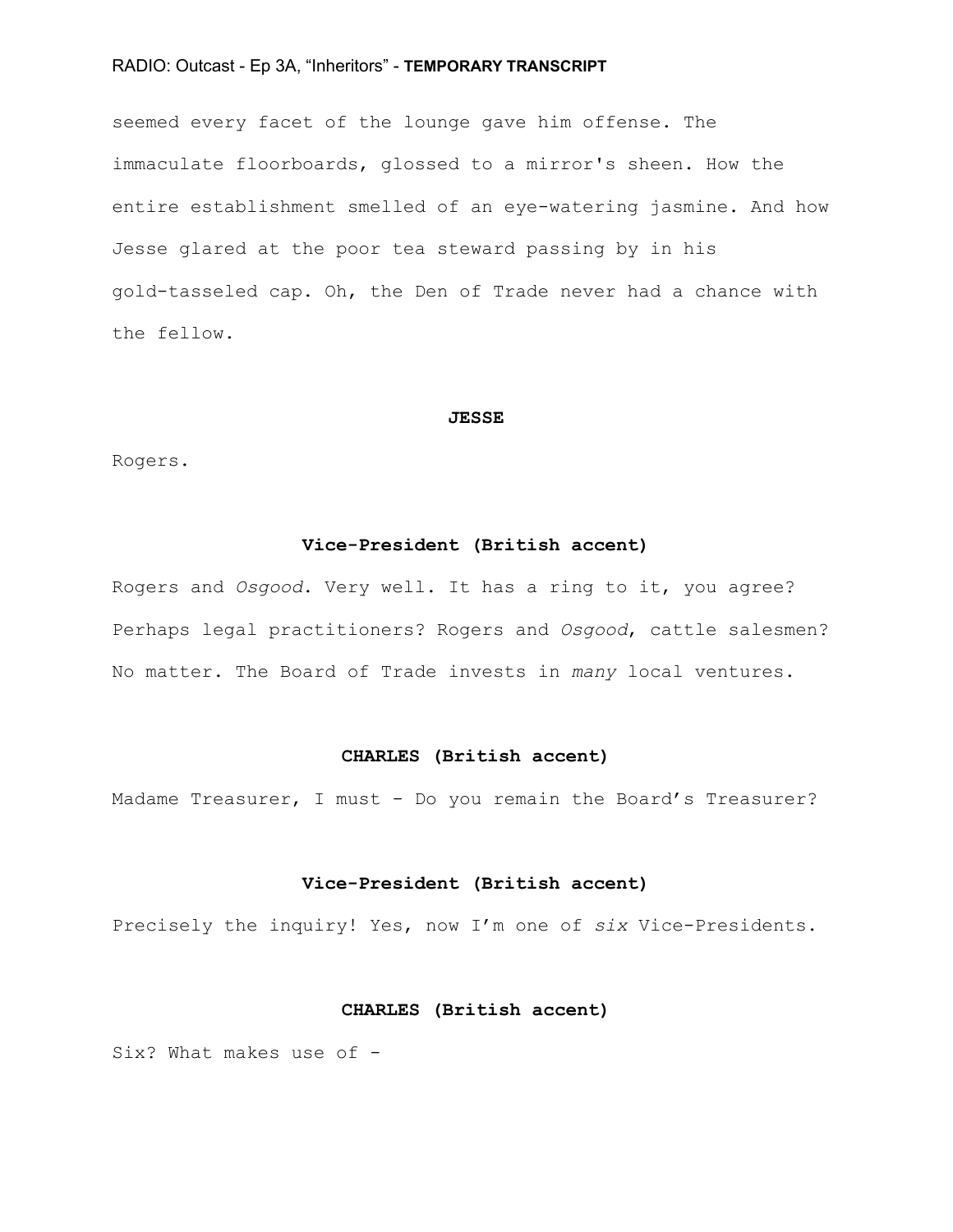# 26. CHARLES COUGHS.

## **CHARLES (British accent)**

Well, no matter. Mr. Rogers and I, unfortunately, we are not present for any business prospects.

# **CHARLES (narration)**

The young tea steward delivered a cup to the Vice-President. She assessed the beverage with a swirl, peering into its steam.

# **Vice-President (British accent)**

Then the conditions remain as before. You require a visitor's protection, we require you remain disloyal to your … *lineage*. The war for Salt Lake City has impressed since you last came. So do *not* impede.

## **CHARLES (narration)**

At that instant, the young tea steward returned with two pairs of worn railroad worker uniforms. He laid them on the lounge table before us. And then, atop the uniforms, a revolver.

#### 27. METAL THUNK ON TABLE.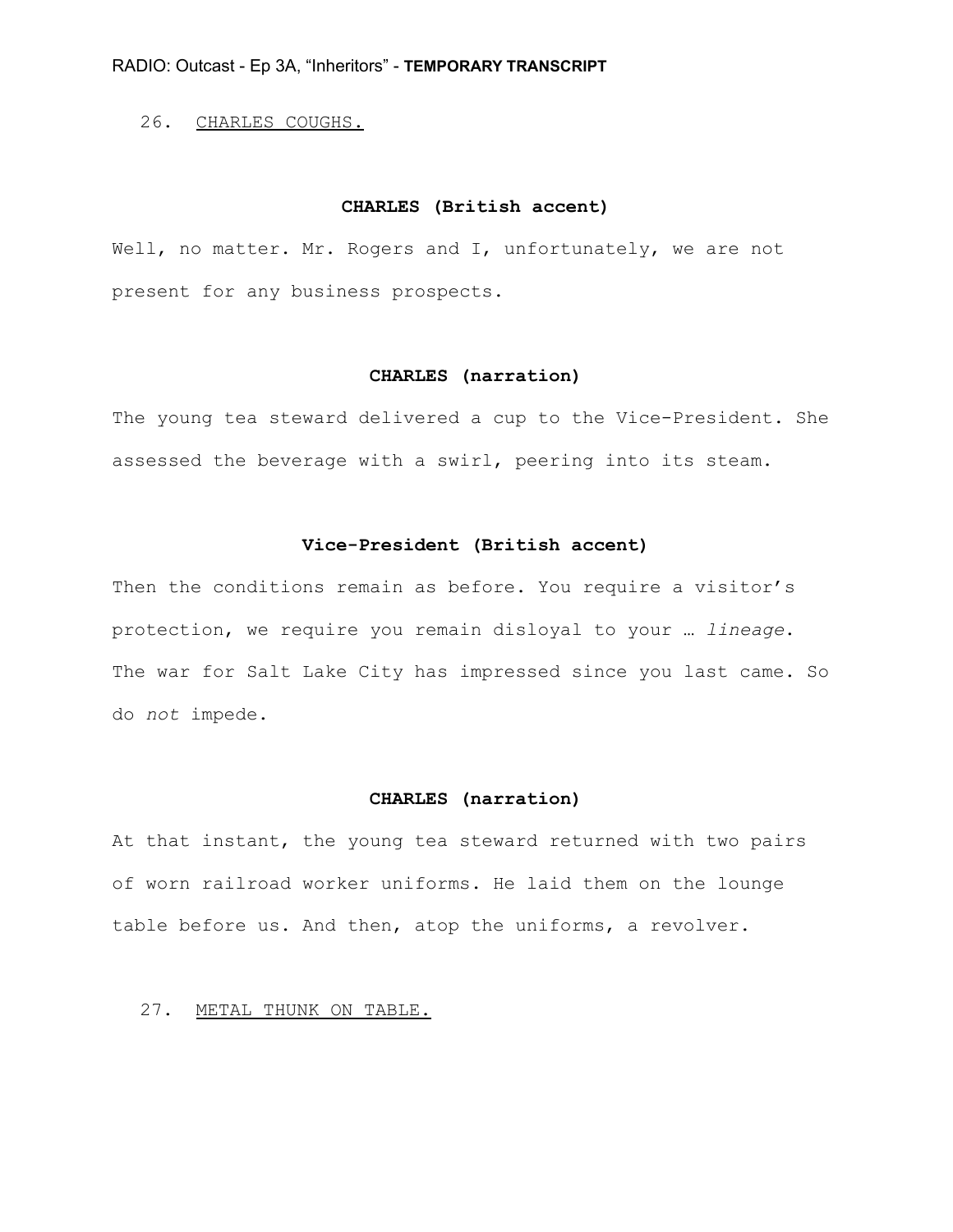# **Vice-President (dropping accent, whispering)**

If you are not already privy to this, Osgood, then I shall tell you now. Last Thursday Cleveland and Congress dealt quite a blow to those here. (beat) Well, not *us*, of course. The Board of Trade will fair quite well from the decision. But do you not feel the striker reaching toward the tinderbox?

#### **Charles (dropping accent)**

I haven't the faintest idea. Cleveland? I shared a cigar with the man not — it was a dream, rather. A dream of Cleveland. Go on. What of this tinderbox?

#### **Vice-President**

On the surface it regards polygamy. What good American would argue for it? (laugh) But of course, we shall have the judges, too. Those that commit polygamy will be prosecuted. And, of course, the Board is all-too willing to cooperate. You see?

# **Charles (narration)**

How the woman preached such ethical responsibility, and yet carried a most sinister grin. (beat) I told you of America, Mistress. America is within this woman's face.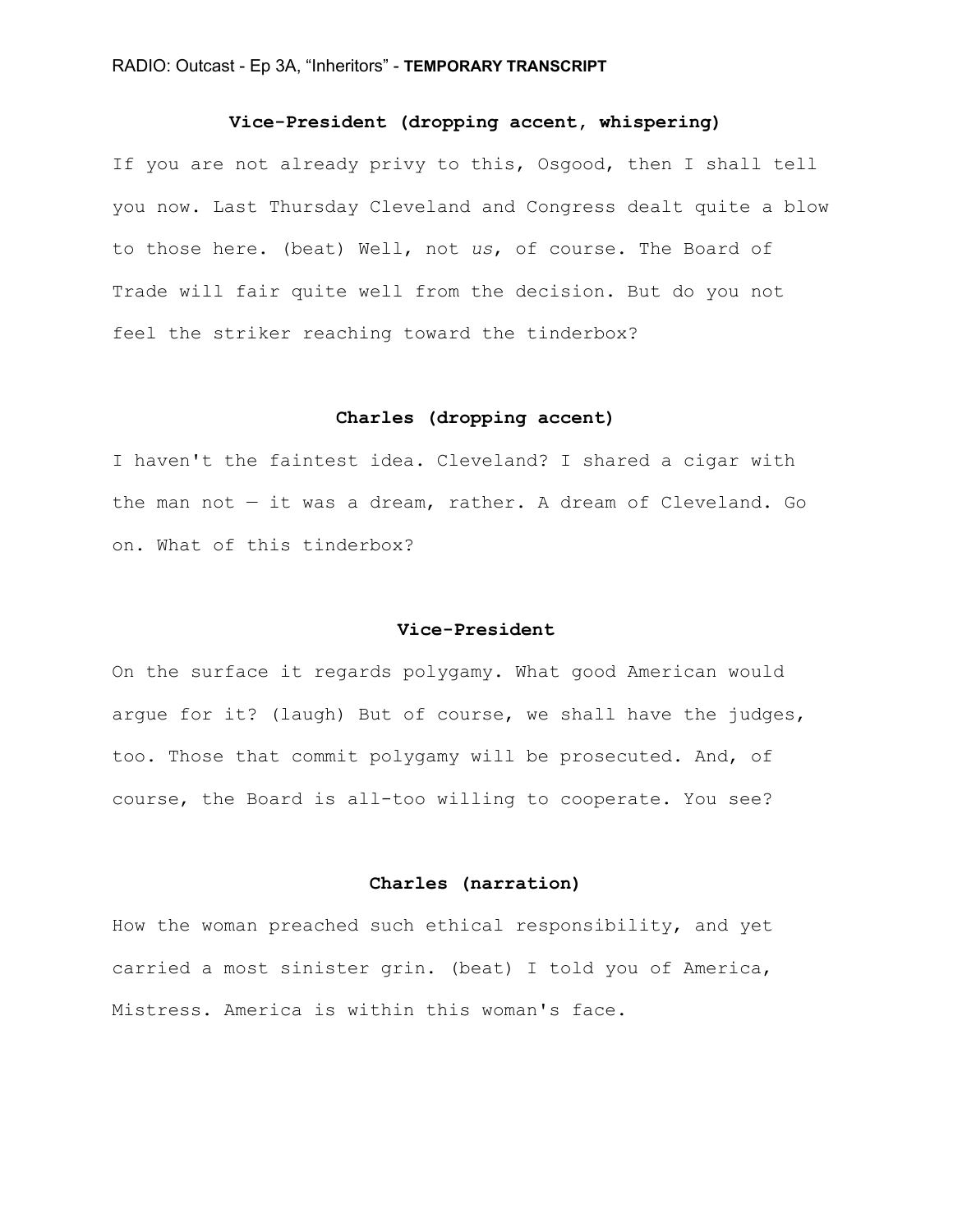# **Charles**

Yes, I imagine the Board's business prospects will only boom from this decision.

# **Vice-President**

Last we spoke, Osgood, when you asked for safe passage out from the city, we were speaking of a *Mormon* Utah. Now? It shall be a state in no time. If the financial seeds are planted firm, here and now, then —

#### **Jesse**

Osgood. [I] Think it's time we leave.

# **Charles (narration)**

Naturally. The cherubic Jesse Rogers with a grimace for the times. It seemed these literal back-alley dealings set a turn to his stomach.

# **Charles (back to British)**

Indeed. Madame Vice-President, it has been [long beat] a pleasure.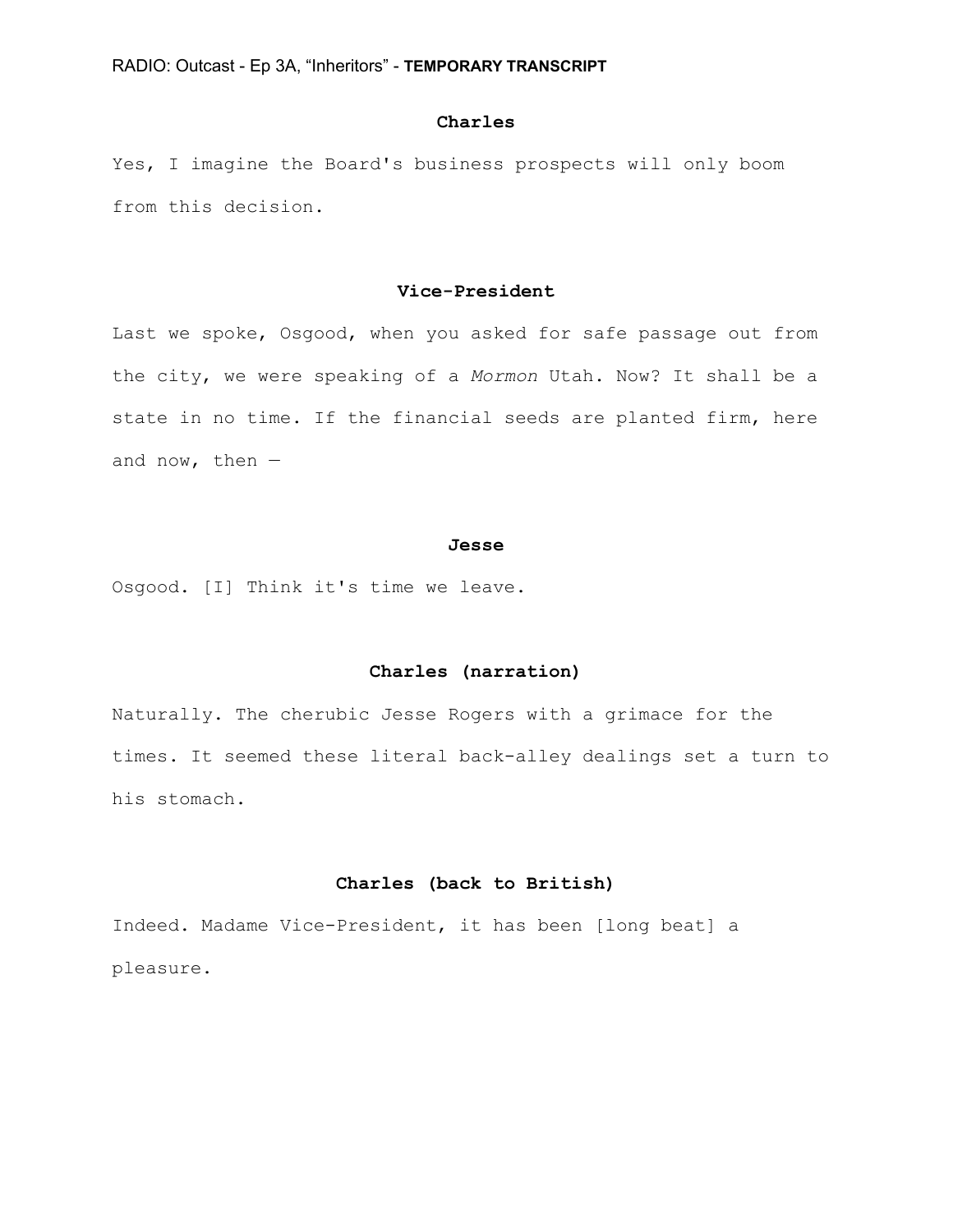# **Vice-President (back to British)**

Yes-yes, and you, too. Perhaps time will polish your endearing hesitations. [laugh] Take care.

*(Scene Transition)*

#### 28. DOOR SHUT.

#### **JESSE (narration)**

A snake in plain sight. That's what I thought of Charles Osgood. I figured the man had somethin' crooked in him. But that back alley visit dotted the *i* in *wicked*. Put the flame in my blood.

#### **JESSE**

The hell was that? And don't dare run your mouth. Tell it true.

# **CHARLES (still in British accent)**

What, you don't appreciate the gift of the *gab*, Mr. Rogers?

## **JESSE (narration)**

Man had the audacity to mock me while I was suited up in some railroad worker costume, outfitted like a damn fool. Had my mind racin'. How did Charles get that talkin' machine? How did he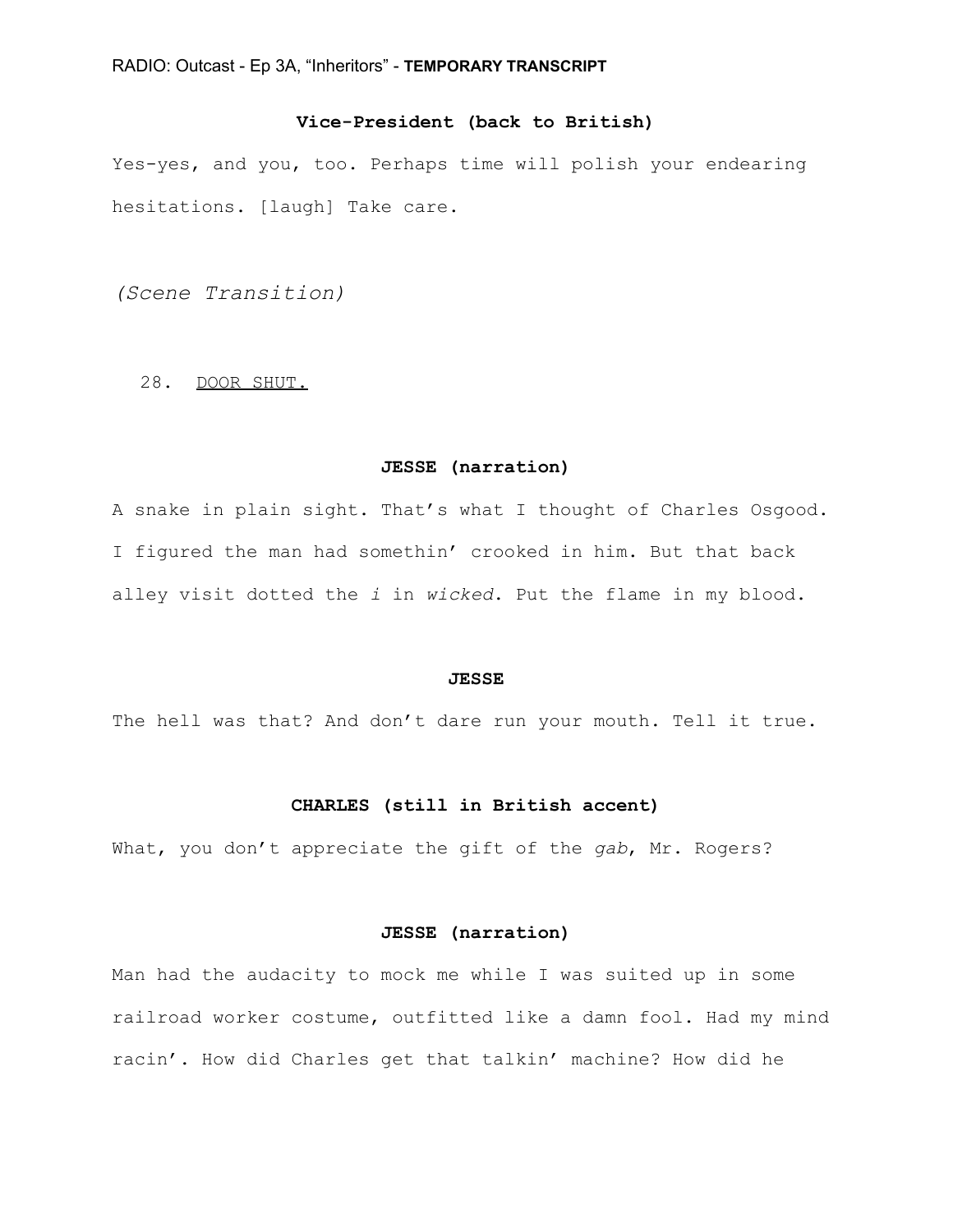find his way to Lone Flats? At times, my mind gets to thinkin' he's working alongside Sam Vogel himself.

#### **JESSE**

That woman there said *Osgood*. Made a damn point of it. *Osgood*.

## **CHARLES (in American English)**

Mm-hmm. Well, simply because your survival looks different than mine, *Rogers*, it does not make it less legitimate. Understand this, that your survival requires a sharp eye. And mine requires a nimble tongue. Now, if you are finished with the character audit, I do believe we're missing one-third of our little syndicate.

#### **JESSE (narration)**

That moment, I felt I should've let the Vogel boys keep ol' coughin' man. Let Charles, or whatever his name truly is, talk himself to the choppin' block. But Helix ran off. Yeah, figure she can take care of herself. But that *Board of Trade* put a bit in the barrel. Did they take her? Did Charles arrange with the Vogel gang for her capture? Nothin' to do but play along in a town where it seemed Charles had the connections, and I'd all the questions but no answers.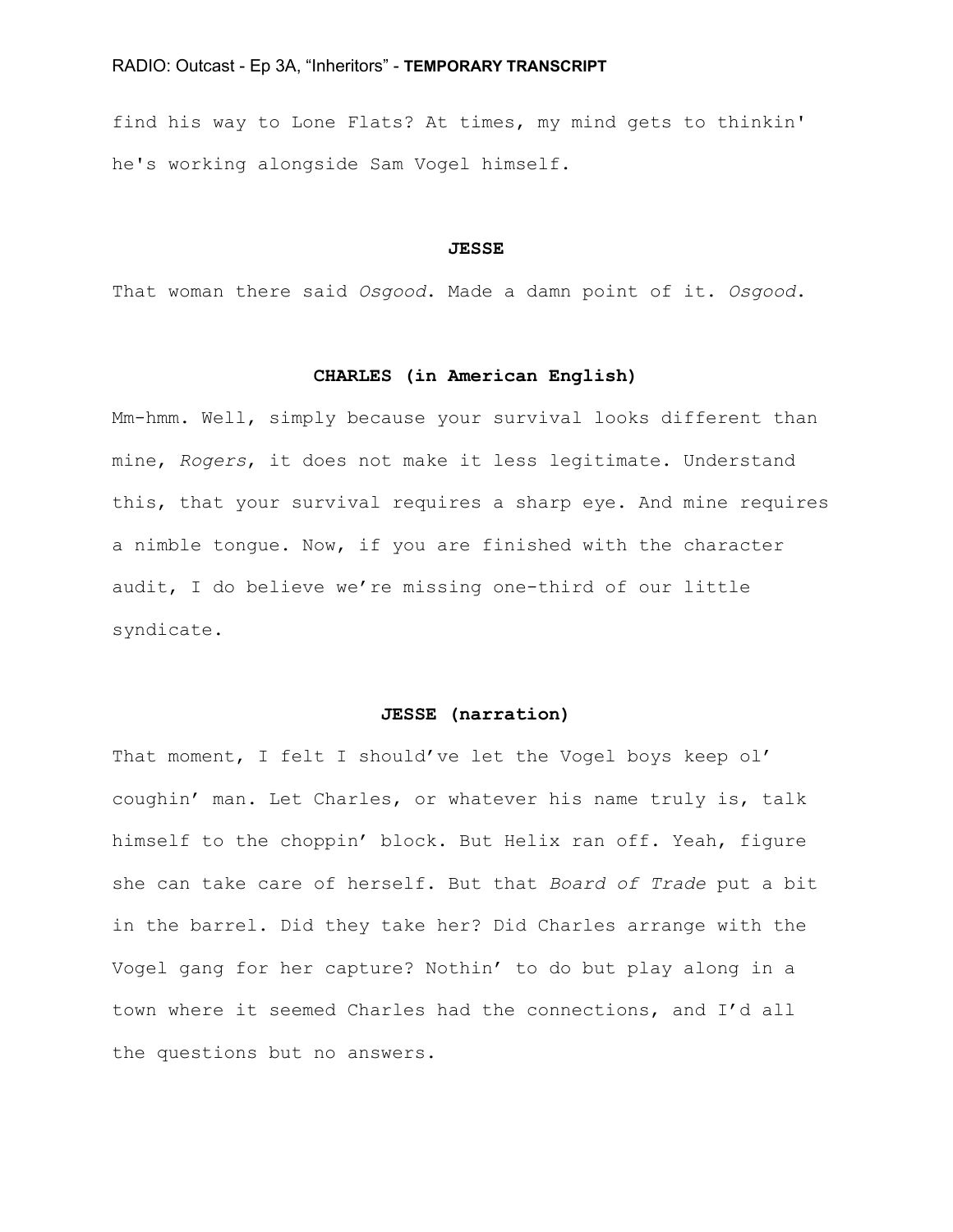*(Scene Transition)*

#### 29. STRING INSTRUMENTS WARMING UP.

30. CODA EXCITED TWEET-TWEET.

#### **Helix (whispered)**

You feel it, too, Coda? Gods, my blood is buzzing already.

#### **Helix (narration)**

It'd been too long since I heard humans produce something sonically pleasant. All those tens of millions of years ago, after you decided to form me, you taught me: *When humans speak, when they sing, even when they weep, it's all in worship to you.* But let's be real, Mom. Ninety-five percent of human noise is disgusting. Off-pitch. Shrieking. Redundant. And when they were still in ape-form, before they started organizing music? Gods, I kept my Heavens-door shut for a couple million years. But it's that *five* percent. Those rare times when humans come close to magic. When their drums or voices reach everyone up in the lounge halls of the Heavens, and the sound is just so *alive*.

#### 31. STRING INSTRUMENTS SOFTEN.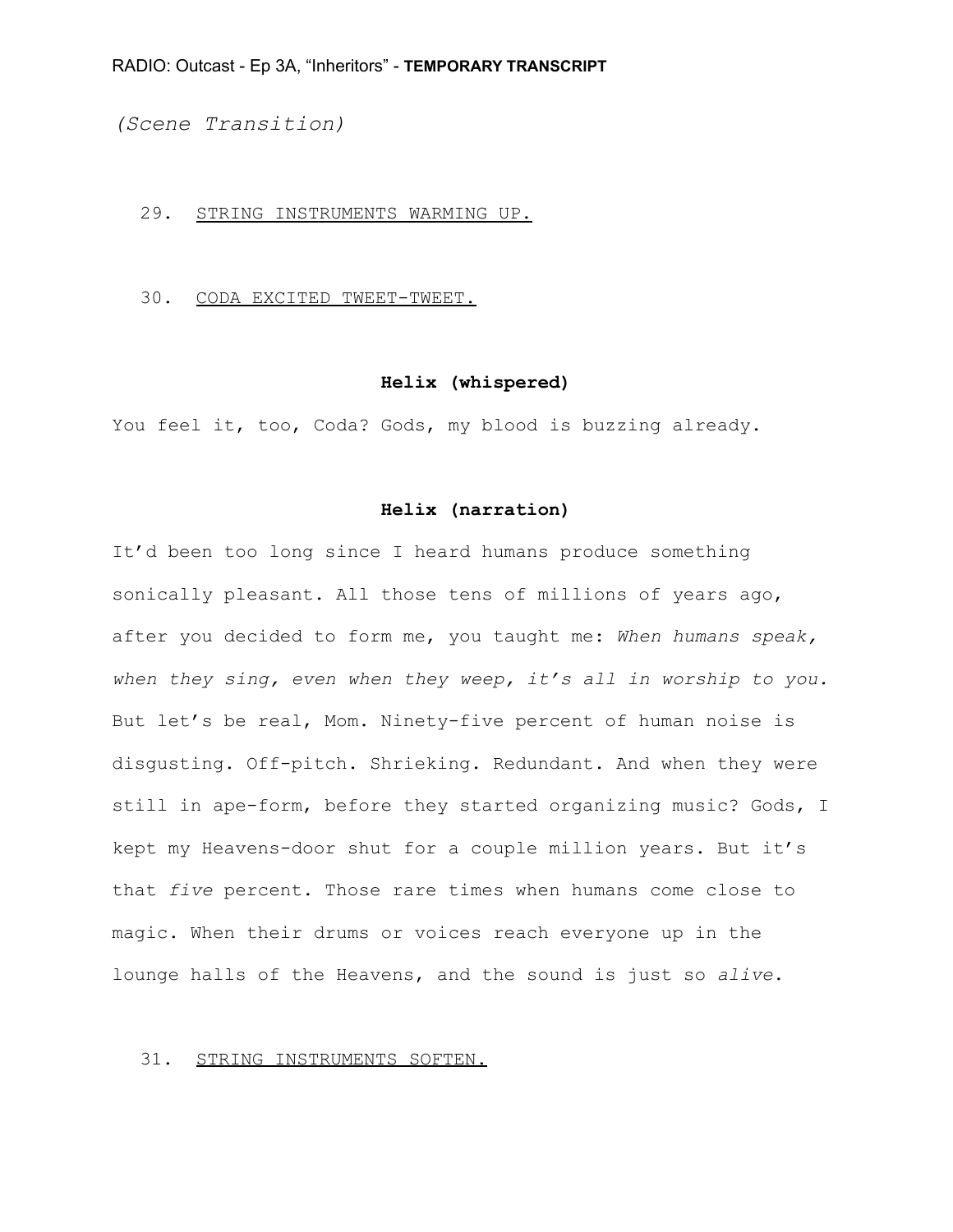# 32. HEELS WALK ONTO THE STAGE, ALONGSIDE SQUEEKY WHEELS ROLLING.

# **FABULOUS AMGINE (from the stage)**

Amgine showcases the *riveting* automaton! *No* gimmicks! Echoing reality, a *mechanical* opera! Now, grant us song!

# 33. AUDIENCE CLAPPING.

#### **Coda**

[Confused tweet-tweet.]

# **Helix (whispered)**

They all talk like that. Makes it more mystical, or whatever.

#### 34. CRANKING METAL LEVER.

#### **FABULOUS AMGINE (from the stage)**

Divine energy! Surreal energy! Robotic energy! Energies together, together one! Bring energies unsung! Sing energies divine!

# 35. CRANKING METAL STOPS.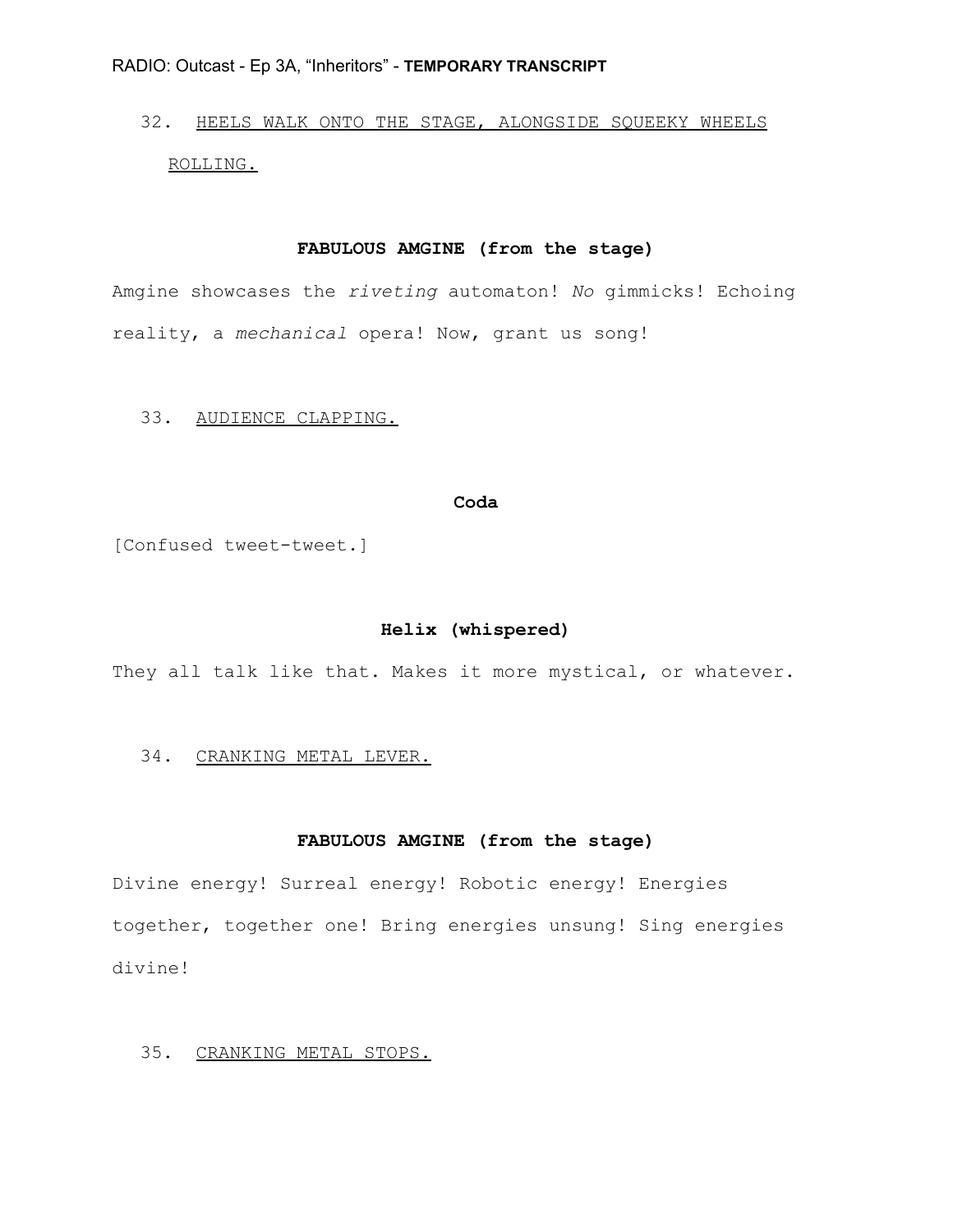# **Helix (narration)**

The audience started taking out pens and sheets of paper, and I figured, whatever. Humans have the weirdest rituals. And that's the byproduct of way too many Gods, in my opinion. When grandma gets healed does Little Josephine worship the God of Healing or the God of Medicine? Or both? Or does she worship the God of Diseases for relaxing a bit? Or the God of Death for not signing grandma's name to his scary long scroll? See, this is why Earth has made so many freakin' religions with contradicting God models and yeah  $-$  I could go on about this forever, because well, it has literally gone ON for forever. But as you say, Mom: *It's all part of the natural process*. We're working out the knots. Billions of years later. (sigh) Still working out the knots. (beat) Well, at least you've got one less God up there to worry about.

#### 36. STRING INSTRUMENTS PLAY.

# 37. WORBLY MECHANICAL SINGING. SOME OTHER LANGUAGE.

# 38. CODA CONCERNED TWEET-TWEET.

# **Helix (whispered)**

Coda, no one goes to an opera to think about the words.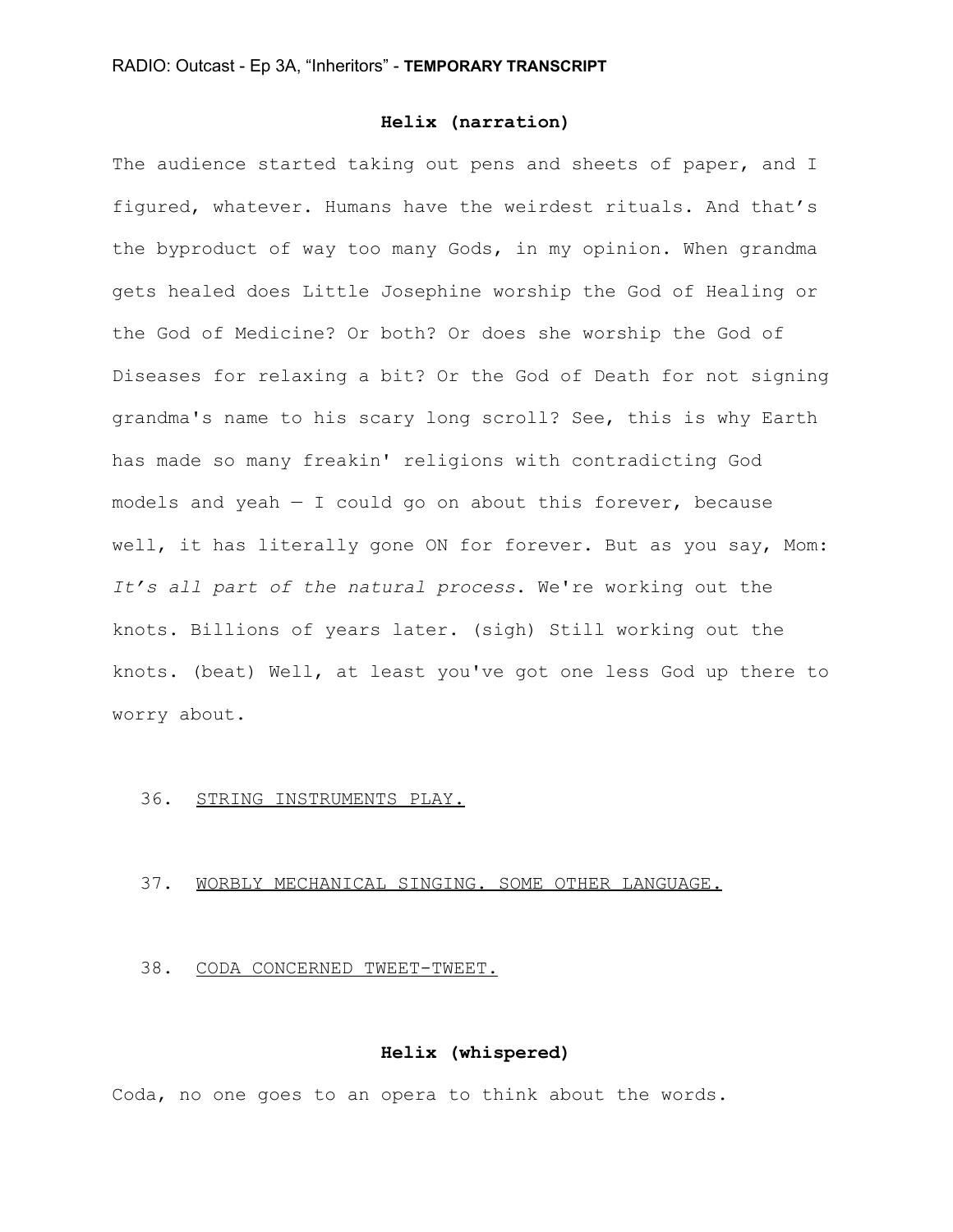# 39. CODA CONCERNED TWEET-TWEET.

# **Helix (narration)**

As Coda freaked about whatever, I noticed how no one in the audience watched the stage. There were about twenty others in the audience, all of them hunched over their papers. Scribbling. It looked like a late-century university lecture hall right before the final exam.

#### **Helix (whispered)**

Is this some old world shit I don't know about? Do people just write their memoirs during the opera? Or is everyone writing a review?

#### 40. CODA ANNOYED TWEET-TWEET.

#### **Helix (narration)**

My recent power. Universal translation. Gods, all I wanted was to *not* work. To relax with some *damn* music. But Coda was freaking around and interrupting the show. So I listened closer to the singing machine's lyrics. I started picking up something weird. A language that, in all my God years, I'd almost forgotten. It was only used for a few decades. [beat] Deseret.